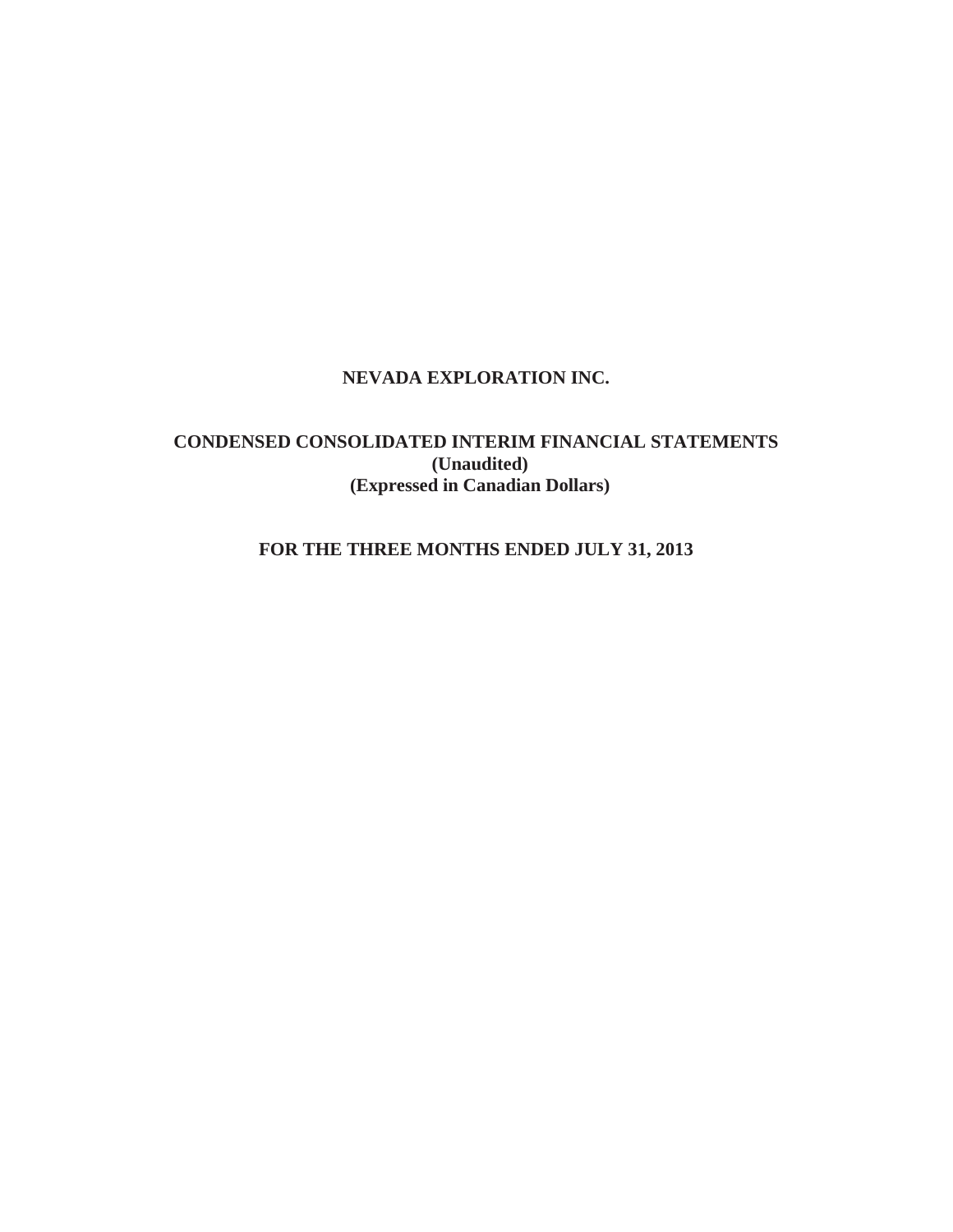# **UNAUDITED CONDENSED CONSOLIDATED INTERIM FINANCIAL STATEMENTS**

In accordance with National Instrument 51-102 released by the Canadian Securities Administrators, the Company discloses that its auditors have not reviewed the unaudited condensed consolidated interim financial statements for the period ended July 31, 2013.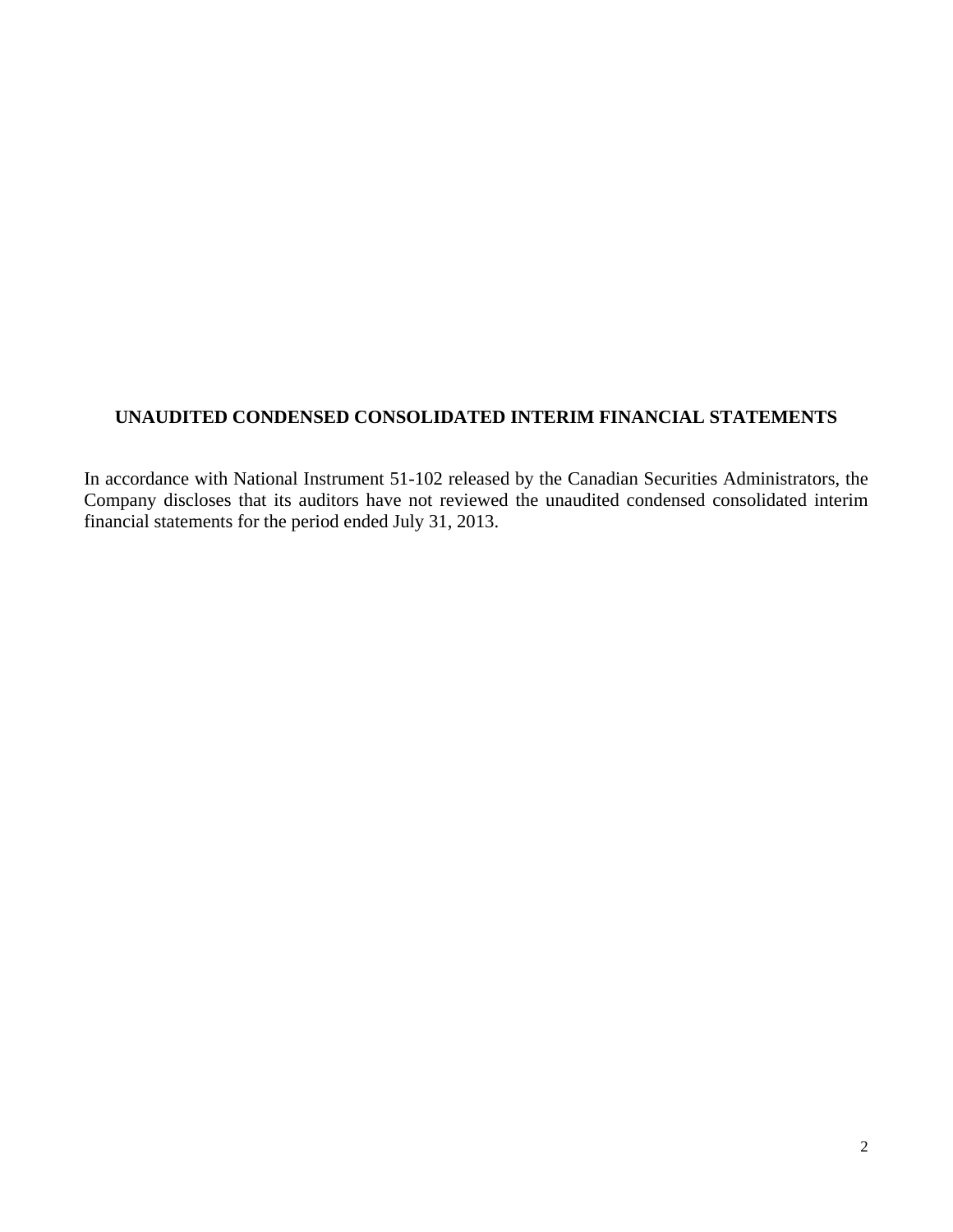## **NEVADA EXPLORATION INC.**  CONDENSED CONSOLIDATED INTERIM STATEMENTS OF FINANCIAL POSITION (Unaudited - Expressed in Canadian Dollars) AS AT

|                                                           | July 31,<br>2013 |               | April 30,<br>2013 |
|-----------------------------------------------------------|------------------|---------------|-------------------|
| <b>ASSETS</b>                                             |                  |               |                   |
| <b>Current assets</b>                                     |                  |               |                   |
| Cash                                                      | \$<br>389,600    | <sup>\$</sup> | 591,060           |
| Accounts receivable (Notes 3 and 6)                       | 5,068            |               | 49,803            |
| Prepaid expenses (Note 4)                                 | 15,899           |               | 15,594            |
| Short term investments (Note 5)                           | 11,905           |               | 22,109            |
| <b>Total current assets</b>                               | 422,472          |               | 678,566           |
| <b>Non-current assets</b>                                 |                  |               |                   |
| Equipment (Note 7)                                        | 139,332          |               | 140,655           |
| Exploration and evaluation assets (Note 8)                | 3,904,561        |               | 6,407,725         |
| Deposits and bonds (Note 9)                               | 96,347           |               | 94,720            |
| <b>Total non-current assets</b>                           | 4,140,240        |               | 6,643,100         |
| <b>Total assets</b>                                       | \$<br>4,562,712  | \$            | 7,321,666         |
|                                                           |                  |               |                   |
| <b>LIABILITIES AND EQUITY</b>                             |                  |               |                   |
| <b>Current liabilities</b>                                |                  |               |                   |
| Accounts payable and accrued liabilities (Notes 10 and 6) | \$<br>126,914    | \$            | 108,038           |
| <b>Equity</b>                                             |                  |               |                   |
| Capital stock (Note 11)                                   | 15,965,009       |               | 15,965,009        |
| Reserves (Note 12)                                        | 1,117,958        |               | 1,084,560         |
| Deficit                                                   | (12, 647, 169)   |               | (9,835,941)       |
| <b>Total equity</b>                                       | 4,435,798        |               | 7,213,628         |
| <b>Total liabilities and equity</b>                       | \$<br>4,562,712  | \$            | 7,321,666         |

**Nature of operations and going concern** (Note 1)

**Approved and authorized on behalf of the Board on September 27, 2013:**

| "Wade Hodges" | <b>Jirector</b> | "Cyrus Driver" | Jirector . |
|---------------|-----------------|----------------|------------|
| Wade Hodges   |                 | Cyrus Driver   |            |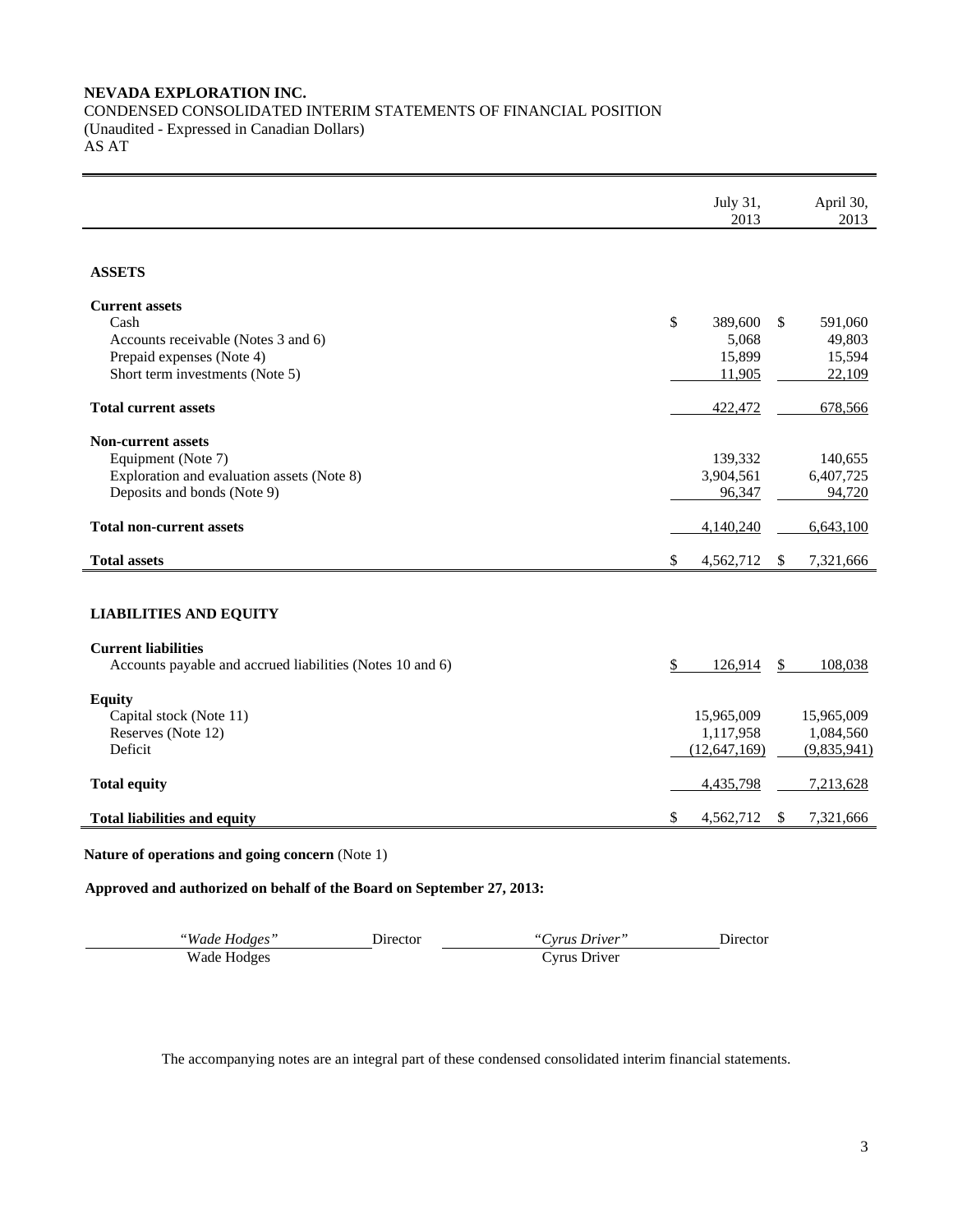## **NEVADA EXPLORATION INC.**  CONDENSED CONSOLIDATED INTERIM STATEMENTS OF COMPREHENSIVE LOSS

(Unaudited - Expressed in Canadian Dollars)

|                                                                                                                                                                                                                                                                                                                                                                           | Three Months | Three Months<br>Ended<br>July 31,<br>2012                                                            |                                                                                                                          |
|---------------------------------------------------------------------------------------------------------------------------------------------------------------------------------------------------------------------------------------------------------------------------------------------------------------------------------------------------------------------------|--------------|------------------------------------------------------------------------------------------------------|--------------------------------------------------------------------------------------------------------------------------|
| <b>INCOME</b><br>Project management and consulting<br>Interest                                                                                                                                                                                                                                                                                                            | \$           |                                                                                                      | \$<br>62,442<br>117                                                                                                      |
| <b>Total income</b>                                                                                                                                                                                                                                                                                                                                                       |              |                                                                                                      | 62,559                                                                                                                   |
| <b>EXPENSES</b><br>Amortization<br>General exploration costs<br>Interest and bank charges<br>Office expenses and other<br>Professional fees, consulting and investor relations (Note 6)<br>Project management and consulting<br>Rent<br>Salaries (Note 16)<br>Share-based payments (Notes 12)<br>Travel<br><b>Total operating expenses</b><br><b>Loss from operations</b> |              | 4,088<br>73,524<br>527<br>21,805<br>37,650<br>15,521<br>93,117<br>12,485<br>(258, 717)<br>(258, 717) | 17,380<br>11,170<br>464<br>18,744<br>41,172<br>24,700<br>23,946<br>106,993<br>2,634<br>1,085<br>(248, 288)<br>(185, 729) |
| <b>OTHER LOSSES</b><br>Unrealized loss on marketable securities (Note 5)<br>Write-off of exploration and evaluation assets (Note 8)<br><b>Total other losses</b>                                                                                                                                                                                                          |              | (10,204)<br>(2,632,919)<br>(2,643,123)                                                               |                                                                                                                          |
| Net loss for the period                                                                                                                                                                                                                                                                                                                                                   |              | (2,901,840)                                                                                          | (185, 729)                                                                                                               |
| OTHER COMPREHENSIVE INCOME<br>Currency translation adjustment<br>Comprehensive loss for the period                                                                                                                                                                                                                                                                        | \$           | 124,010<br>(2,777,830)                                                                               | \$<br>83,515<br>(102, 214)                                                                                               |
| Basic and diluted loss per common share                                                                                                                                                                                                                                                                                                                                   | \$           | (0.02)                                                                                               | \$<br>(0.00)                                                                                                             |
| Weighted average number of common shares outstanding                                                                                                                                                                                                                                                                                                                      |              | 128,065,900                                                                                          | 118,000,634                                                                                                              |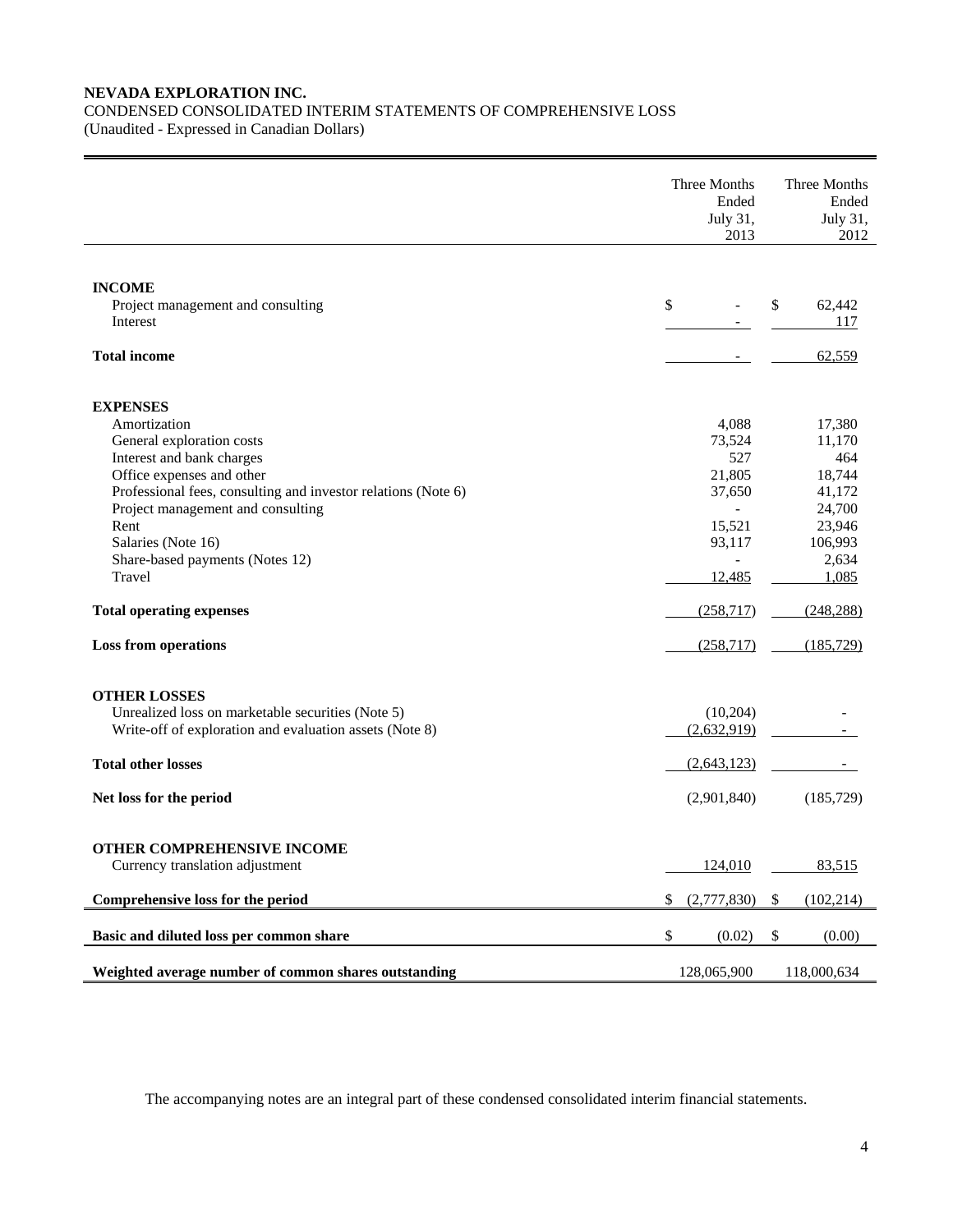## **NEVADA EXPLORATION INC.**  CONDENSED CONSOLIDATED INTERIM STATEMENTS OF CHANGES IN EQUITY

(Unaudited - Expressed in Canadian Dollars)

|                                                                                                                                                                                                | Capital Stock              |               |                                                                                                 | Reserves |                                  |     |                                          |               |                         |      |                                                         |         |                                           |     |                                                               |
|------------------------------------------------------------------------------------------------------------------------------------------------------------------------------------------------|----------------------------|---------------|-------------------------------------------------------------------------------------------------|----------|----------------------------------|-----|------------------------------------------|---------------|-------------------------|------|---------------------------------------------------------|---------|-------------------------------------------|-----|---------------------------------------------------------------|
|                                                                                                                                                                                                | <b>Shares</b><br>(Note 11) |               | Amount<br>(Note 11)                                                                             |          | Options<br>(Note 12)             |     | Warrants<br>(Note 12)                    |               | Currency<br>Translation |      | Total<br>Reserves                                       | Deficit |                                           |     | Total<br>Equity                                               |
| Balance, May 1, 2012<br>Shares for debt<br>Share issuance costs - cash<br>Share-based payments<br>Options expired<br>Warrants expired<br>Other comprehensive income<br>Net loss for the period | 117,815,851<br>200,000     | \$.           | 15,072,716<br>20,000<br>(424)<br>$\overline{\phantom{a}}$<br>$\overline{\phantom{a}}$<br>41,407 | \$       | 1,320,749<br>2,634<br>(215, 413) | -\$ | 199,166<br>۰<br>۰<br>(41, 407)           | -S            | (196, 294)<br>83,515    | - \$ | 1,323,621<br>2,634<br>(215, 413)<br>(41, 407)<br>83,515 | S.      | $(9,560,393)$ \$<br>215,413<br>(185, 729) |     | 6,835,944<br>20,000<br>(424)<br>2,634<br>83,515<br>(185, 729) |
| Balance, July 31, 2012                                                                                                                                                                         | 118,015,851                |               | \$15,133,699                                                                                    | \$       | 1,107,970                        | -S  | 157,759                                  | <sup>\$</sup> | (112,779)               | - S  | 1,152,950                                               | S.      | (9,530,709)                               | - S | 6,755,940                                                     |
| Balance, May 1, 2013<br>Options expired<br>Other comprehensive income<br>Net loss for the period                                                                                               | 128,065,900<br>۰           | $\mathcal{S}$ | 15,965,009                                                                                      | \$       | 884,585<br>(90,612)              | -\$ | 286,143<br>۰<br>$\overline{\phantom{a}}$ | $\mathcal{S}$ | (86, 168)<br>124,010    | - \$ | 1,084,560<br>(90,612)<br>124,010                        | \$      | $(9,835,941)$ \$<br>90,612<br>(2,901,840) |     | 7,213,628<br>124,010<br>(2,901,840)                           |
| Balance, July 31, 2013                                                                                                                                                                         | 128,065,900                | \$            | 15,965,009                                                                                      |          | 793,973                          | -\$ | 286,143                                  | -S            | 37,842                  |      | 1,117,958                                               |         | $$(12,647,169)$ \\$                       |     | 4,435,798                                                     |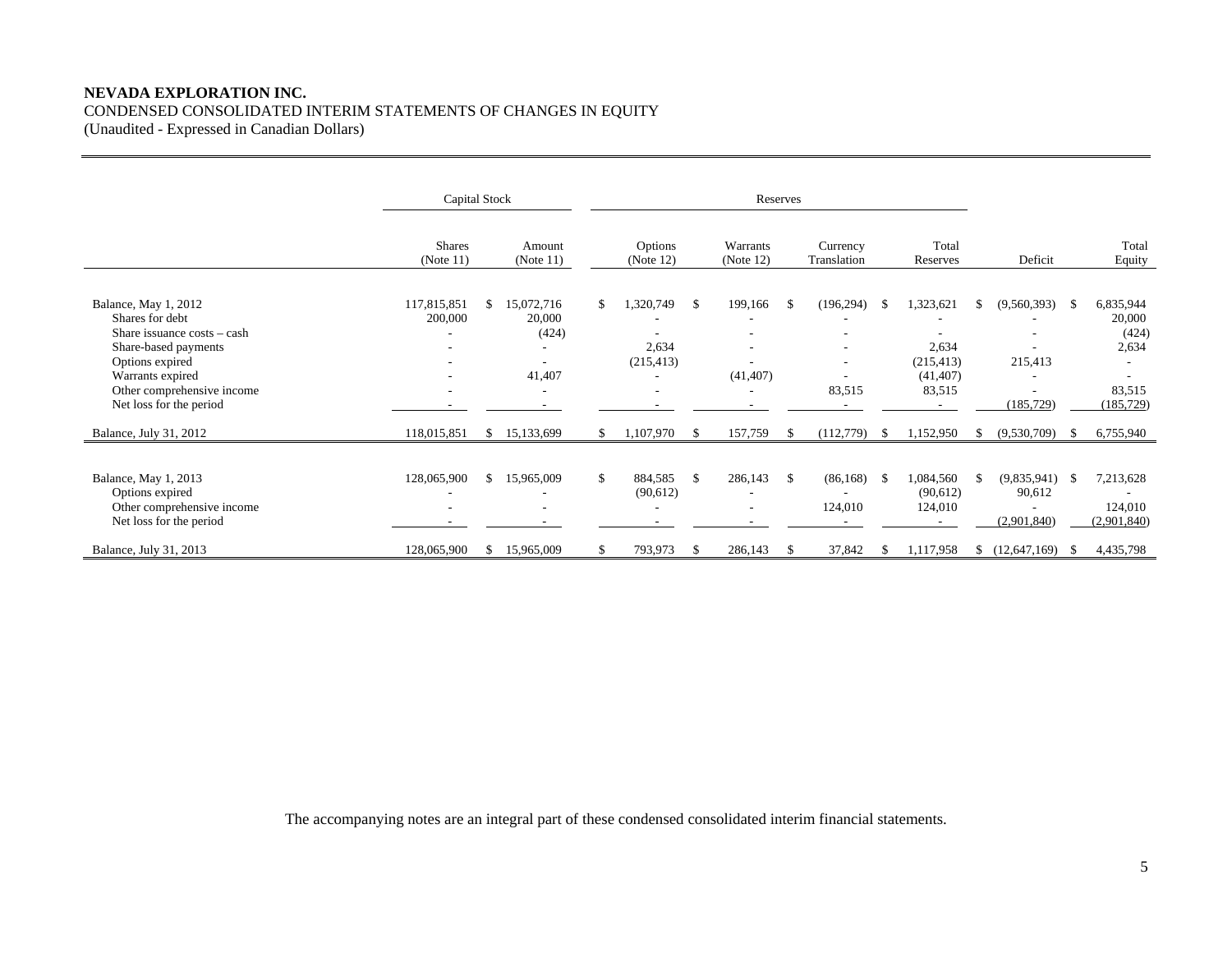## **NEVADA EXPLORATION INC.**  CONDENSED CONSOLIDATED INTERIM STATEMENTS OF CASH FLOWS

(Unaudited - Expressed in Canadian Dollars)

|                                                                                        | Three Months<br>Ended<br>July 31,<br>2013 | Three Months<br>Ended<br>July 31,<br>2012 |
|----------------------------------------------------------------------------------------|-------------------------------------------|-------------------------------------------|
|                                                                                        |                                           |                                           |
| CASH FLOWS FROM OPERATING ACTIVITIES                                                   |                                           |                                           |
| Net loss for the period                                                                | \$<br>$(2,901,840)$ \$                    | (185, 729)                                |
| Items not affecting cash:                                                              |                                           |                                           |
| Amortization                                                                           | 4,088                                     | 17,380                                    |
| Accrued interest                                                                       |                                           | (117)                                     |
| Share-based payments                                                                   |                                           | 2,634                                     |
| Write-off of exploration and evaluation assets                                         | 2.632.919                                 |                                           |
| Unrealized loss on marketable securities                                               | 10,204                                    |                                           |
| Changes in non-cash working capital items:                                             |                                           |                                           |
| Accounts receivable                                                                    | 44,735                                    | (68, 195)                                 |
| Prepaid expenses                                                                       | (305)                                     | 756                                       |
| Accounts payable and accrued liabilities                                               | 18,876                                    | (533)                                     |
| Net cash used in operating activities                                                  | (191, 323)                                | (233, 804)                                |
| <b>CASH FLOWS FROM INVESTING ACTIVITIES</b><br>Exploration and evaluation expenditures | (4, 478)                                  | (68, 316)                                 |
| Net cash used in investing activities                                                  | (4, 478)                                  | (68,316)                                  |
| CASH FLOWS FROM FINANCING ACTIVITIES                                                   |                                           |                                           |
| Share issuance costs                                                                   |                                           | (424)                                     |
| Repayment of finance lease obligations                                                 |                                           | (1,867)                                   |
| Net cash used in financing activities                                                  |                                           | (2,291)                                   |
| <b>Effect of foreign exchange</b>                                                      | (5,659)                                   | (20, 373)                                 |
| Change in cash for the period                                                          | (201, 460)                                | (324, 784)                                |
| Cash, beginning of period                                                              | 591,060                                   | 777,826                                   |
| Cash, end of period                                                                    | \$<br>389,600                             | \$<br>453,042                             |

**Supplemental disclosure with respect to cash flows** (Note 13)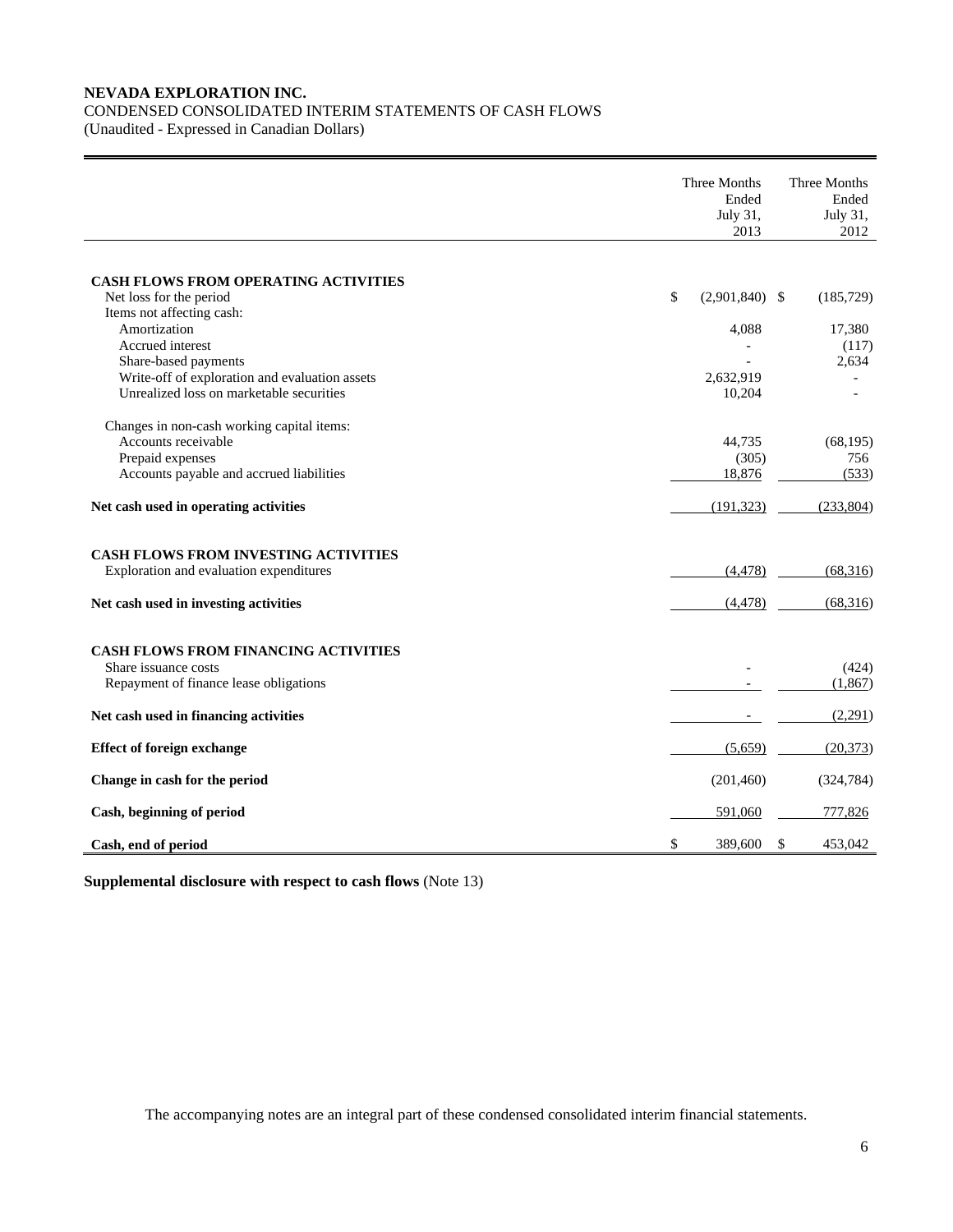## **1. NATURE OF OPERATIONS AND GOING CONCERN**

Nevada Exploration Inc. (the "Company" or "NGE") was incorporated on April 6, 2006 under the Canada Business Corporations Act and is in the business of acquiring and exploring mineral properties. On July 14, 2010, the Company amalgamated with its subsidiary 2107189 Ontario Inc. The Company has not yet determined whether its properties contain reserves that are economically recoverable. The amounts shown for mineral properties and related deferred exploration costs represent costs incurred to date and do not reflect present or future values. The recoverability of these capitalized costs is dependent upon the existence of economically recoverable reserves, the ability of the Company to obtain necessary financing to complete the development of those reserves, and future profitable production.

The Company is listed on the TSX Venture Exchange ("TSX-V") under the trading symbol "NGE" and the Company's head office is located at Suite 1500 - 885 West Georgia Street, Vancouver, BC V6C 3E8. The Company's registered and records office is located at 25th Floor, 700 W. Georgia St., Vancouver, BC V7Y 1B3.

 These condensed consolidated interim financial statements are authorized for issue on behalf of the Board of Directors on September 27, 2013.

#### Going concern

These condensed consolidated interim financial statements have been prepared in accordance with International Financial Reporting Standards ("IFRS") on a going concern basis that presumes the realization of assets and discharge of liabilities in the normal course of business. There are material uncertainties related to adverse conditions and events that cast substantial doubt on the Company's ability to continue as a going concern.

During the period ended July 31, 2013, the Company incurred a comprehensive loss of \$2,777,830 (2012 – \$102,214) and as at that date, the Company had accumulated deficit of \$12,647,169 (April 30, 2013 – \$9,835,941), a working capital surplus of  $$295,558$  (April 30, 2013 –  $$570,528$ ) and negative cash flows from operations of  $$191,323$  (2012 – \$233,804). These factors create material uncertainties that may cast substantial doubt upon the Company's ability to continue as a going concern.

As is common with junior mining companies, the Company continues to seek capital through various means including the issuance of equity and/or debt to finance its on-going and planned exploration activities and to cover administrative costs.

In order to continue as a going concern and to meet its corporate objectives, the Company will require additional financing through debt or equity issuances or other available means. Although the Company has been successful in the past in obtaining financing, there is no assurance that it will be able to obtain adequate financing in the future or that such financing will be on terms advantageous to the Company.

 Recovery of the carrying value of the mining claims and related deferred exploration expenditures are dependent upon the discovery of economically recoverable resources, the ability of the Company to develop necessary financing to continue exploration and development, the ability of the Company to secure and maintain title and beneficial interest in the properties, entering into agreements with others to explore and develop the properties and upon future profitable production or proceeds from disposition of such properties.

 These condensed consolidated interim financial statements do not include any adjustments to the amounts and classification of assets and liabilities that might be necessary should the Company be unable to continue operations. Such adjustments would be material.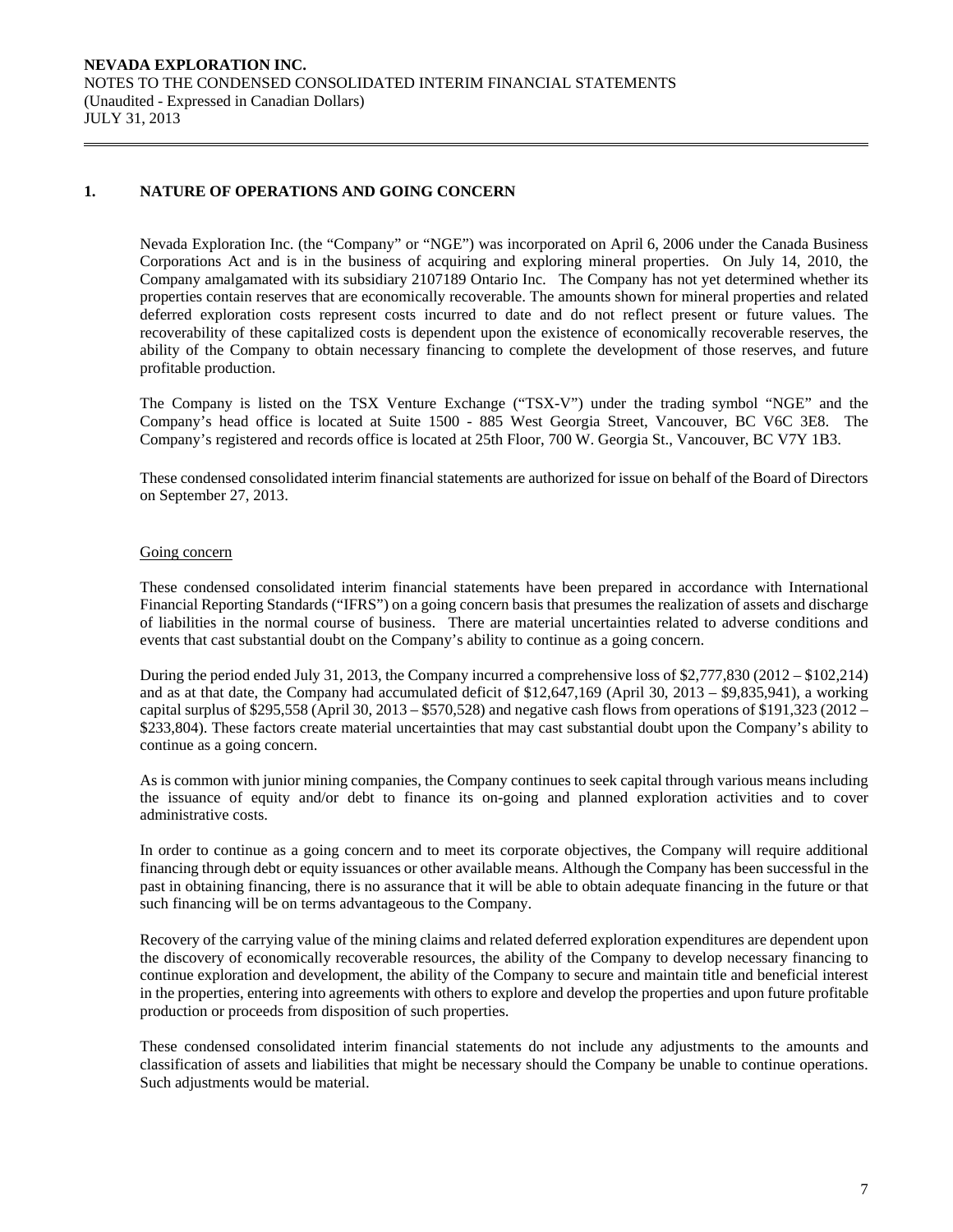## **2. SIGNIFICANT ACCOUNTING POLICIES**

#### **(a) Statement of Compliance**

 These condensed consolidated interim financial statements have been prepared in accordance with IAS 34, *Interim Financial Reporting* ("IAS 34"), as issued by the International Accounting Standards Board ("IASB") and interpretations issued by the IFRS Interpretations Committee (IFRICs). Accordingly, they do not include all of the information required for full annual financial statements by International Financial Reporting Standards ("IFRS") for complete financial statements for year end reporting purposes. Results for the period ended July 31, 2013, are not necessarily indicative of future results.

 The accounting policies applied by the Company in these condensed consolidated interim financial statements other than as noted in Note 2 (b) are the same as those applied by the Company in its most recent annual audited consolidated financial statements as at and for the year ended April 30, 2013 as filed on SEDAR at www.sedar.com.

### **(b) New Accounting Standards and Amendments to Existing Standards**

 The Company has not applied the following new or revised standards and amendments that have been issued but are not yet effective at July 31, 2013:

- (i) Effective for annual periods beginning on or after January 1, 2014
	- Amendments to IAS 32, *Financial Instruments: Presentation*
	- Amendments to IAS 36, *Impairment of Assets*
- (ii) Effective for annual periods beginning on or after January 1, 2015
	- New standard IFRS 9, *Financial Instruments, Classification and Measurement*

The Company is currently assessing the impact that these standards will have on the Company's condensed consolidated interim financial statements.

## **3. ACCOUNTS RECEIVABLE**

The Company's receivables arise from two main sources: Goods and Services Tax ("GST") receivable due from Canadian government taxation authorities and trade accounts receivable. These are broken down as follows:

|                                                                            |    | July 31,<br>2013 |      | April 30,<br>2013      |
|----------------------------------------------------------------------------|----|------------------|------|------------------------|
| GST receivable<br>Due from a related party (Note 6)<br>Accounts receivable | S  | 4,760<br>308     | - \$ | 5,906<br>43,595<br>302 |
| Total                                                                      | £. | 5,068            |      | 49,803                 |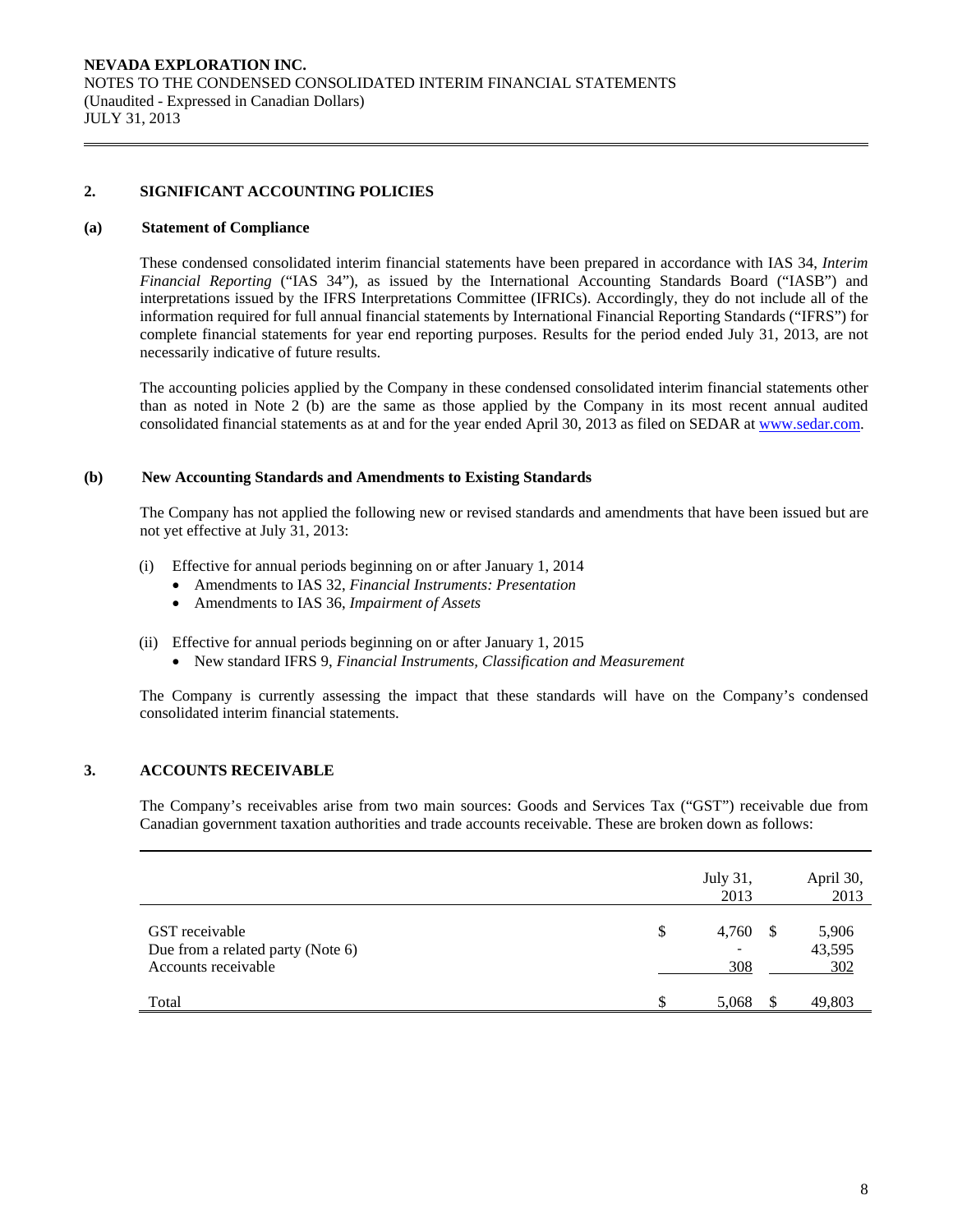### **4. PREPAID EXPENSES**

The prepaid expenses for the Company are as follows:

|                                         | July 31,<br>2013 | April 30,<br>2013 |
|-----------------------------------------|------------------|-------------------|
| Security deposit for rental of premises | 15,899           | .5,594            |

## **5. SHORT TERM INVESTMENTS**

| As at July 31, 2013                  |               |      |        |      |                       |
|--------------------------------------|---------------|------|--------|------|-----------------------|
|                                      | <b>Number</b> |      | Cost   |      | <b>Carrying Value</b> |
| Spruce Ridge Resources Ltd. - Shares | 170,068 \$    |      | 25,000 | - \$ | 11,905                |
|                                      |               |      |        |      |                       |
| As at April 30, 2013                 |               |      |        |      |                       |
|                                      | <b>Number</b> | Cost |        |      | <b>Carrying Value</b> |
| Spruce Ridge Resources Ltd. - Shares | 170,068 \$    |      | 25,000 | \$   | 22,109                |

During the year ended April 30, 2013, the Company received 170,068 shares with an initial value of \$25,000 from Spruce Ridge Resources Ltd. ("Spruce Ridge") as a partial payment on the option agreement entered into on the Fletcher Junction property (Note 8). During the period ended July 31, 2013, the Company revalued the shares based on the market price at July 31, 2013 resulting in an unrealized loss of \$10,204 (2012 – \$Nil).

The Company classified this investment as fair value through profit or loss and determined the fair value of the Spruce Ridge shares based on the market price per share of \$0.07 at July 31, 2013 (\$0.13 at April 30, 2013). This resulted in a carrying value of \$11,905 as at July 31, 2013 (\$22,109 as at April 30, 2013) for the 170,068 shares.

## **6. RELATED PARTY TRANSACTIONS**

During the period ended July 31, 2013, the Company:

i) paid or accrued \$11,550 in professional fees to a firm in which the Chief Financial Officer of the Company is a partner.

During the period ended July 31, 2012, the Company:

- i) paid or accrued \$18,650 in professional fees to a firm in which the Chief Financial Officer of the Company is a partner.
- ii) entered into an Exploration and Option to Joint Venture Agreement with Spruce Ridge on the Company's Fletcher Junction Project (Note 8). A Director of the Company is also an Officer and Director of Spruce Ridge.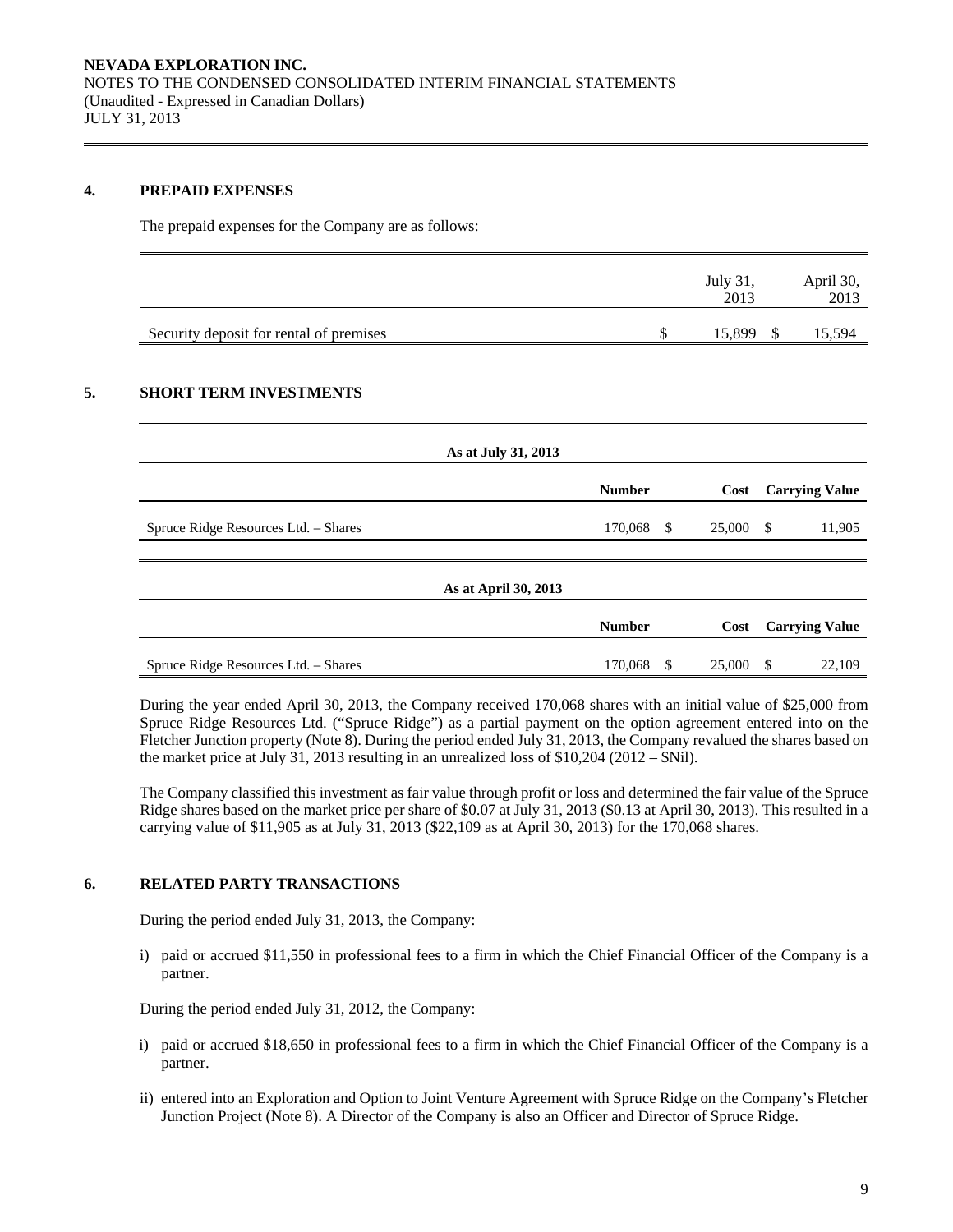## **6. RELATED PARTY TRANSACTIONS** (cont'd…)

As at July 31, 2013, the Company had \$Nil (April 30, 2013 - \$43,595) in accounts receivable from Spruce Ridge as a result of the services provided.

The amounts included in accounts payable and accrued liabilities which are due to related parties are as follows:

|                                                                                        | July 31,<br>2013 |    | April 30,<br>2013 |
|----------------------------------------------------------------------------------------|------------------|----|-------------------|
| Due to a firm of which the Chief Financial Officer is a partner<br>Due to Spruce Ridge | 27,128           | -S | 15,000<br>25,187  |
|                                                                                        | 27,128           |    | 40,187            |

## **7. EQUIPMENT**

|                                                  | Exploration<br>equipment |                  |     | Computer<br>Vehicles<br>equipment |    |                  |              | Office<br>equipment | Total                  |  |
|--------------------------------------------------|--------------------------|------------------|-----|-----------------------------------|----|------------------|--------------|---------------------|------------------------|--|
|                                                  |                          |                  |     |                                   |    |                  |              |                     |                        |  |
| Cost                                             |                          |                  |     |                                   |    |                  |              |                     |                        |  |
| Balance, April 30, 2013<br>Effect of translation | \$                       | 233,766<br>4,571 | \$  | 71.176<br>1,392                   | \$ | 105,302<br>2,060 | \$.          | 78,671<br>1,539     | 488,915<br>\$<br>9,562 |  |
| Balance, July 31, 2013                           | \$                       | 238,337          | \$  | 72,568                            | \$ | 107,362          | \$           | 80,210              | 498,477<br>S.          |  |
|                                                  |                          |                  |     |                                   |    |                  |              |                     |                        |  |
| <b>Accumulated amortization</b>                  |                          |                  |     |                                   |    |                  |              |                     |                        |  |
| Balance, April 30, 2013                          | \$                       | 174,707          | \$. | 71,176                            | \$ | 23,706           | \$.          | 78,671              | 348,260<br>\$          |  |
| Amortization                                     |                          | 2,575            |     |                                   |    | 1,513            |              |                     | 4,088                  |  |
| Effect of translation                            |                          | 3,408            |     | 1,392                             |    | 458              |              | 1,539               | 6,797                  |  |
| Balance, July 31, 2013                           | \$                       | 180,690          | S.  | 72,568                            | \$ | 25,677           | S            | 80,210              | 359,145<br>\$.         |  |
|                                                  |                          |                  |     |                                   |    |                  |              |                     |                        |  |
| <b>Carrying amounts</b>                          |                          |                  |     |                                   |    |                  |              |                     |                        |  |
| As at April 30, 2013                             | \$                       | 59,059           | \$  |                                   | \$ | 81,596           | $\mathbb{S}$ |                     | 140,655<br>\$          |  |
| As at July 31, 2013                              |                          | 57,647           | \$  |                                   |    | 81,685           | \$           |                     | 139,332<br>\$          |  |

Included in equipment at July 31, 2013 are:

- i) assets under finance lease with a cost of \$121,067 (April 30, 2013 \$118,745) and accumulated amortization of \$101,619 (April 30, 2013 – \$98,666). The Company recorded amortization of \$2,953 (2012 - \$7,054) on leased assets.
- ii) database not yet available for use with a cost of \$65,096 (April 30, 2013 \$63,848). No amortization has been taken on this computer equipment in the current period.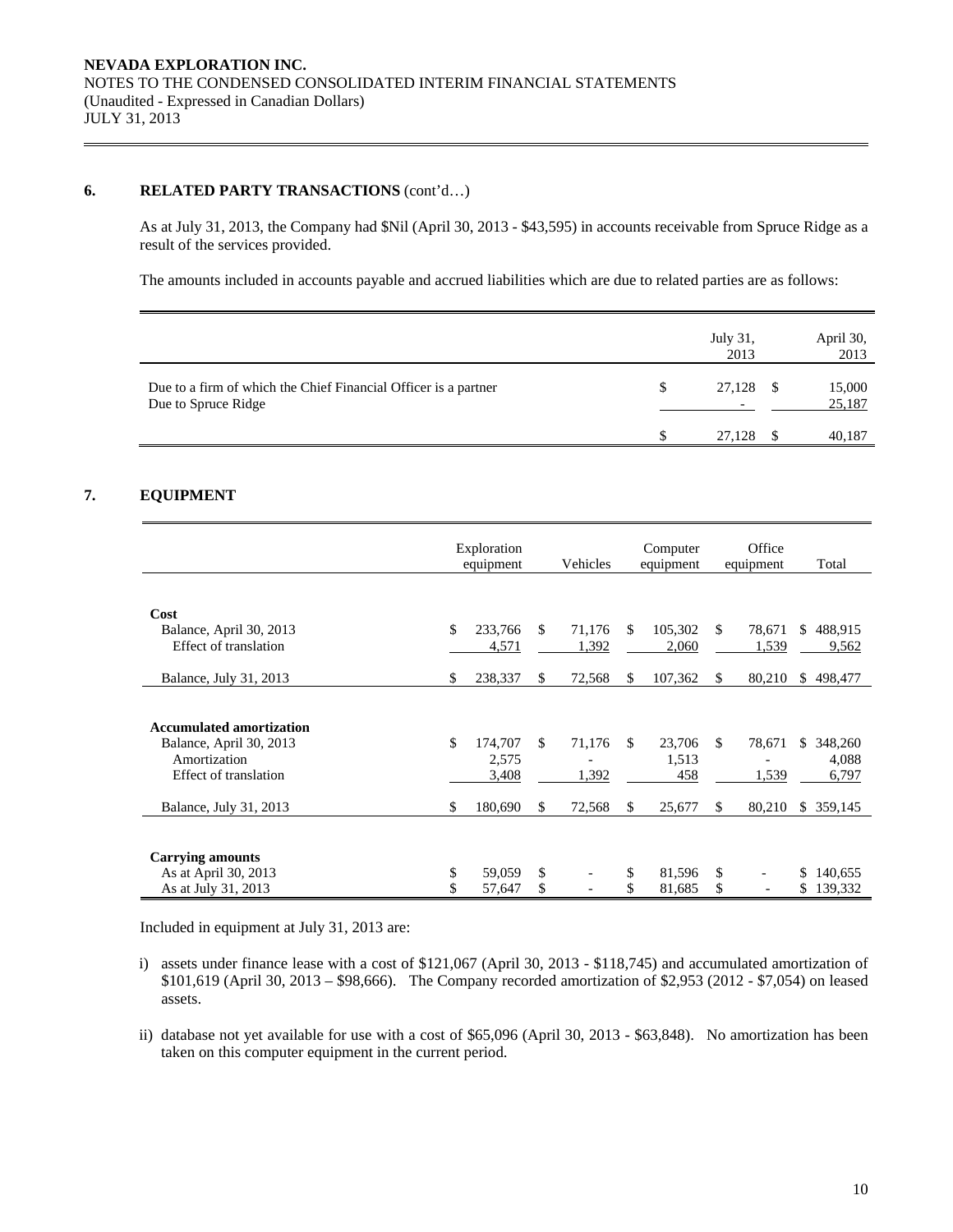## **NEVADA EXPLORATION INC.**

 NOTES TO THE CONDENSED CONSOLIDATED INTERIM FINANCIAL STATEMENTS (Unaudited - Expressed in Canadian Dollars) JULY 31, 2013

#### **8. EXPLORATION AND EVALUATION ASSETS**

For the period ended July 31, 2013:

|                               | AW            | <b>FJ</b>     | HP          | KC            | <b>BU</b>   | JU                        | RP         | <b>SP</b>     | WF            | <b>TOTAL</b>    |
|-------------------------------|---------------|---------------|-------------|---------------|-------------|---------------------------|------------|---------------|---------------|-----------------|
| <b>Acquisition costs</b>      |               |               |             |               |             |                           |            |               |               |                 |
| Balance – beginning of period | 198,809<br>S. | 221,255<br>S. | 78,902<br>S | 772,938<br>S. | \$424,247   | .75.991<br>S <sub>1</sub> | 207,301    | 352,806<br>S. | 219,903<br>S. | 2,652,152<br>S. |
| Effect of translation         | 3,884         | 4,323         | 1,542       | 15,101        | 8,289       | 3,438                     | 4,050      | 6,893         | 4,297         | 51,817          |
| Balance – end of period       | 202,693       | 225,578       | 80,444      | 788,039       | 432,536     | 179,429                   | 211,351    | 359,699       | 224,200       | 2,703,969       |
| <b>Exploration costs</b>      |               |               |             |               |             |                           |            |               |               |                 |
| Balance – beginning of period | 646,081       | 1,032,098     | 799,528     | 75,649        | 902,446     | 61,265                    | 65,405     | 87,396        | 85,705        | 3,755,573       |
| Geological                    | 371           |               | 4.107       |               |             | $\overline{\phantom{0}}$  |            |               |               | 4,478           |
| Effect of translation         | 12,630        | 20,164        | 15,701      | 1,478         | 17,631      | 1,197                     | .278       | .707          | .674          | 73,460          |
| Balance – end of period       | 659,082       | 1,052,262     | 819,336     | 77,127        | 920,077     | 62,462                    | 66,683     | 89,103        | 87,379        | 3,833,511       |
| Write-off                     |               |               |             |               | (1,352,613) | (241,891)                 | (278, 034) | (448, 802)    | (311,579)     | (2,632,919)     |
| <b>Total costs</b>            | \$861,775     | \$1,277,840   | 899,780     | 865,166<br>\$ |             |                           |            |               |               | \$ 3,904,561    |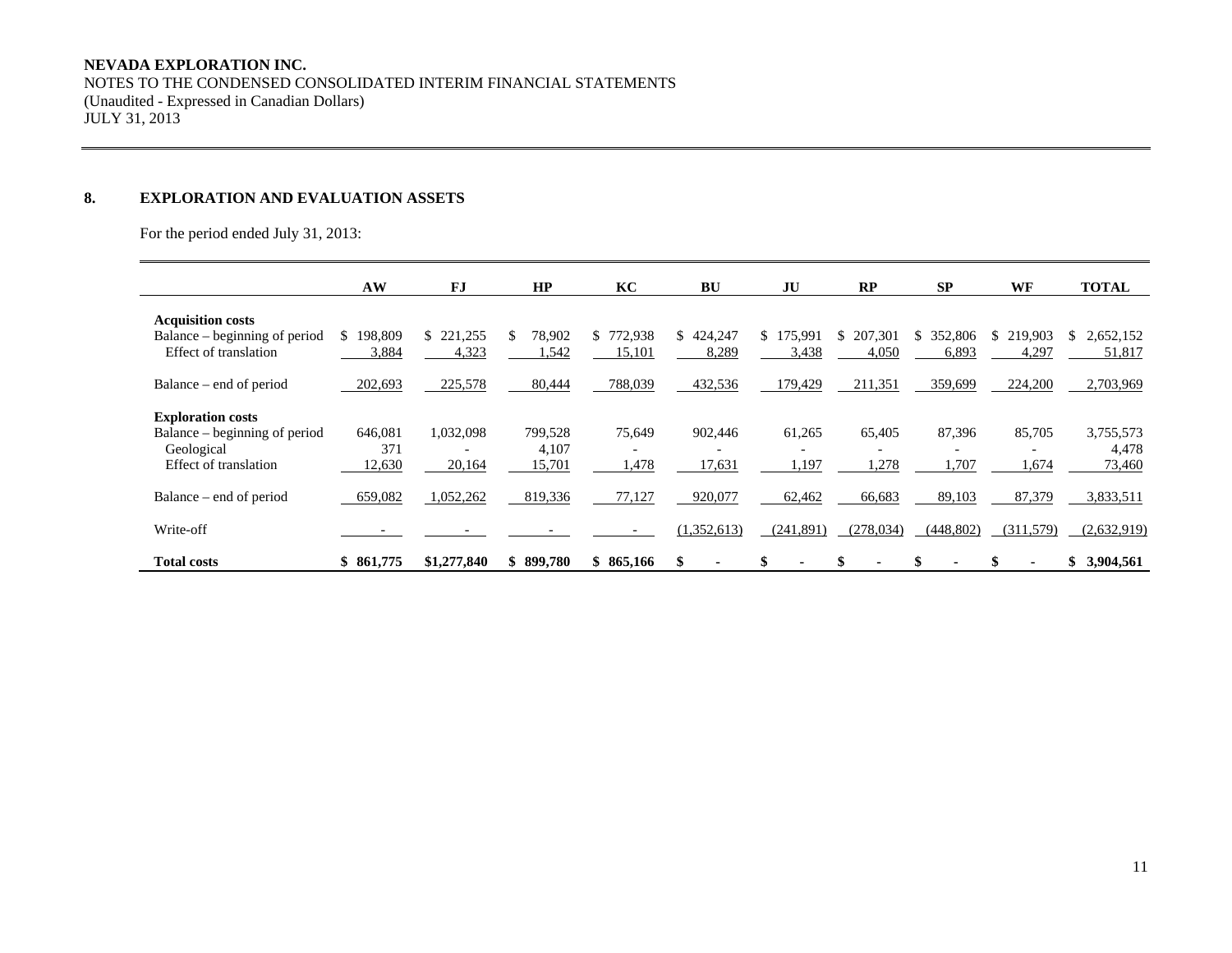#### **NEVADA EXPLORATION INC.**

NOTES TO THE CONDENSED CONSOLIDATED INTERIM FINANCIAL STATEMENTS (Unaudited - Expressed in Canadian Dollars) JULY 31, 2013

## 8. **EXPLORATION AND EVALUATION ASSETS** (cont'd...)

For the year ended April 30, 2013:

|                             | AW             | <b>FJ</b>                | KC        | HP           | <b>BU</b>                | JU             | RP            | SP             | WF                       | <b>TOTAL</b> |
|-----------------------------|----------------|--------------------------|-----------|--------------|--------------------------|----------------|---------------|----------------|--------------------------|--------------|
|                             |                |                          |           |              |                          |                |               |                |                          |              |
| <b>Acquisition costs</b>    |                |                          |           |              |                          |                |               |                |                          |              |
| Balance – beginning of year | 164,063<br>SS. | \$ 267,010               | \$644,510 | 56,520<br>S. | 399,961<br><sup>\$</sup> | \$156,360      | 192,187<br>\$ | 301,753<br>S.  | 200,844<br>S.            | \$2,383,208  |
| Additions - cash            | 30,976         |                          | 108,309   | 20,886       | 16,242                   | 16,294         | 11,183        | 44,363         | 14,889                   | 263,142      |
| Additions – shares          |                |                          | 5,463     |              |                          |                |               |                |                          | 5,463        |
| Option payments received    |                | (49,950)                 |           |              |                          |                |               |                |                          | (49, 950)    |
| Effect of translation       | 3,770          | 4,195                    | 14,656    | ,496         | 8,044                    | 3,337          | 3,931         | 6,690          | 4,170                    | 50,289       |
|                             |                |                          |           |              |                          |                |               |                |                          |              |
| Balance – end of year       | 198,809        | 221,255                  | 772,938   | 78,902       | 424,247                  | 175,991        | 207,301       | 352,806        | 219,903                  | 2,652,152    |
| <b>Exploration costs</b>    |                |                          |           |              |                          |                |               |                |                          |              |
| Balance – beginning of year | 624,356        | 1,012,327                | 54,234    | 764,783      | 869,907                  | 60,104         | 64,165        | 85,739         | 84,080                   | 3,619,695    |
| Geochemistry                | 5,446          | ۰                        | 1,761     |              | 9,975                    | ٠              |               |                |                          | 17,182       |
| Geophysics                  |                | $\overline{\phantom{a}}$ | 11,361    |              |                          |                |               |                | $\overline{\phantom{a}}$ | 11,361       |
| Geological                  | 2,677          | 40                       | 6.489     | 19,585       | 3,753                    |                |               |                |                          | 32,544       |
| Travel                      | 1,351          | 161                      | 370       |              | 1.699                    |                |               |                |                          | 3,581        |
| Effect of translation       | 12,251         | 19,570                   | 1,434     | 15,160       | 17,112                   | .161           | 1,240         | 1,657          | 1,625                    | 71,210       |
|                             |                |                          |           |              |                          |                |               |                |                          |              |
| Balance – end of year       | 646,081        | 1,032,098                | 75,649    | 799,528      | 902,446                  | 61,265         | 65,405        | 87,396         | 85,705                   | 3,755,573    |
|                             |                |                          |           |              |                          |                |               |                |                          |              |
| <b>Total costs</b>          | \$844,890      | \$1,253,353              | \$848,587 | \$878,430    | \$1,326,693              | 237,256<br>\$. | 272,706<br>\$ | 440,202<br>SS. | 305,608<br>SS.           | \$6,407,725  |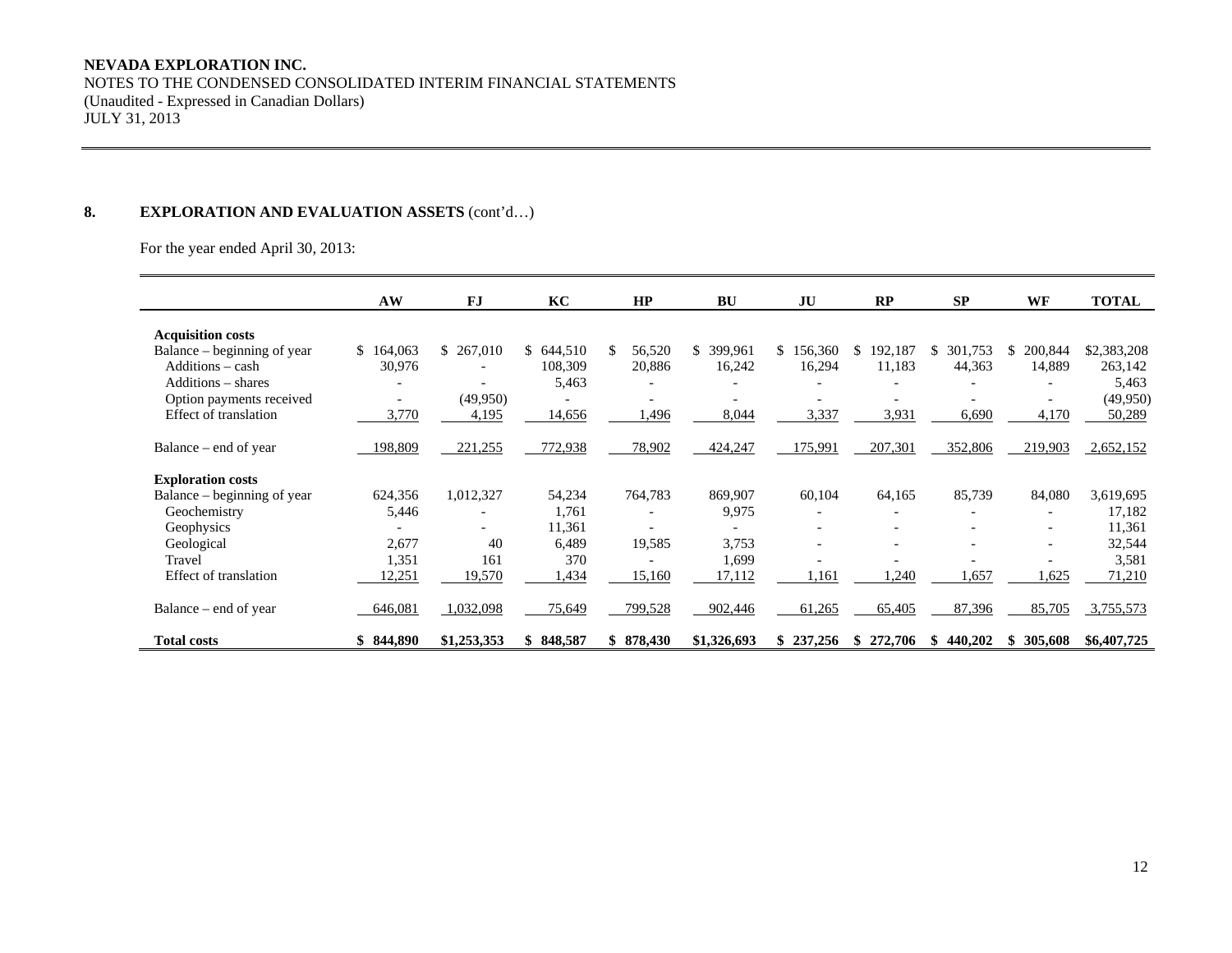### **8. EXPLORATION AND EVALUATION ASSETS** (cont'd….)

#### **Awakening (AW)**

The Awakening Project is located in Humboldt County, Nevada, approximately 50 km north-northwest of Winnemucca, Nevada. The Company has a 100% interest in 206 (2012 – 432) claims (approx. 16.7 km<sup>2</sup>) at Awakening.

On July 1, 2008, the Company entered into a Mining Lease agreement with DIR Exploration Inc. ("DIR") on 15 claims (approx. 120 hectares). Based on the results of the Company's work to date at the Awakening Project, the Company has focused its exploration on areas within the claims controlled directly by NGE; accordingly, NGE terminated the Mining Lease during the year ended April 30, 2013.

On June 4, 2010, the Company entered into an Exploration and Option to Joint Venture Agreement with Northgate Minerals Corp. ("Northgate"), whereby Northgate could earn a joint venture interest in the Awakening Gold Project.

In October, 2011, Northgate was acquired by AuRico Gold Inc. ("AuRico"), and during the year ended April 30, 2012, AuRico elected to terminate the Agreement and retains no interest in the project.

#### **Fletcher Junction (FJ)**

The Fletcher Junction Project is located in Mineral County, Nevada, approximately 30 km southwest of Hawthorne, Nevada. The Company has a 100% interest in 117 (2012 – 117) claims (approx. 9.6 km<sup>2</sup>) at the Fletcher Junction Project, subject to a 1.25% net smelter return royalty ("NSR").

During the year ended April 30, 2013, the Company entered into an Exploration and Option to Joint Venture Agreement with Spruce Ridge Resources Ltd. ("Spruce Ridge"), whereby Spruce Ridge had the right to earn a 70% joint venture interest in the property by:

- a) funding US\$2,600,000 in qualifying expenditures over 4 years; and
- b) making US\$300,000 in payments over 3 years of which Spruce Ridge may elect to pay up to 50% of the payments by issuing common shares to the Company. Upon signing the agreement, Spruce Ridge paid the Company US\$25,000 and issued 170,068 shares to the Company with a value of US\$25,000 (Note 5).

If Spruce Ridge completes earn-in, Spruce Ridge may earn an additional 15% for a total of 85%, by completing a feasibility report.

Subsequent to the period ending July 31, 2013, Spruce Ridge terminated the Exploration and Option to Joint Venture Agreement.

#### **Kelly Creek (KC)**

The Kelly Creek Project is located in Humboldt County, Nevada, approximately 40 km north-northwest of Battle Mountain, Nevada. The Company has a 100% interest in  $430(2012 - 581)$  claims (approx. 34.8 km<sup>2</sup>) at Kelly Creek.

On October 1, 2009, the Company entered into a Mining Lease and Option to Purchase Agreement with Genesis Gold Corporation ("Genesis"). Genesis has 100% interest in 254 (2012 – 254) claims (approx. 20.2 km<sup>2</sup>) at Kelly Creek under the Agreement, the Company is the Operator and has the option to purchase 100% of the Genesis claims for 100,000 common shares (50,000 shares issued in 2011, 50,000 shares issued in 2010) and US\$1,500,000, subject to a 1.5% Net Smelter Return Royalty ("Royalty"). The Company also has the option to purchase one half of the royalty (0.75%) for US\$750,000. The share issuance transaction is measured at fair value of the shares issued as the fair value of the option payment could not be reliably measured.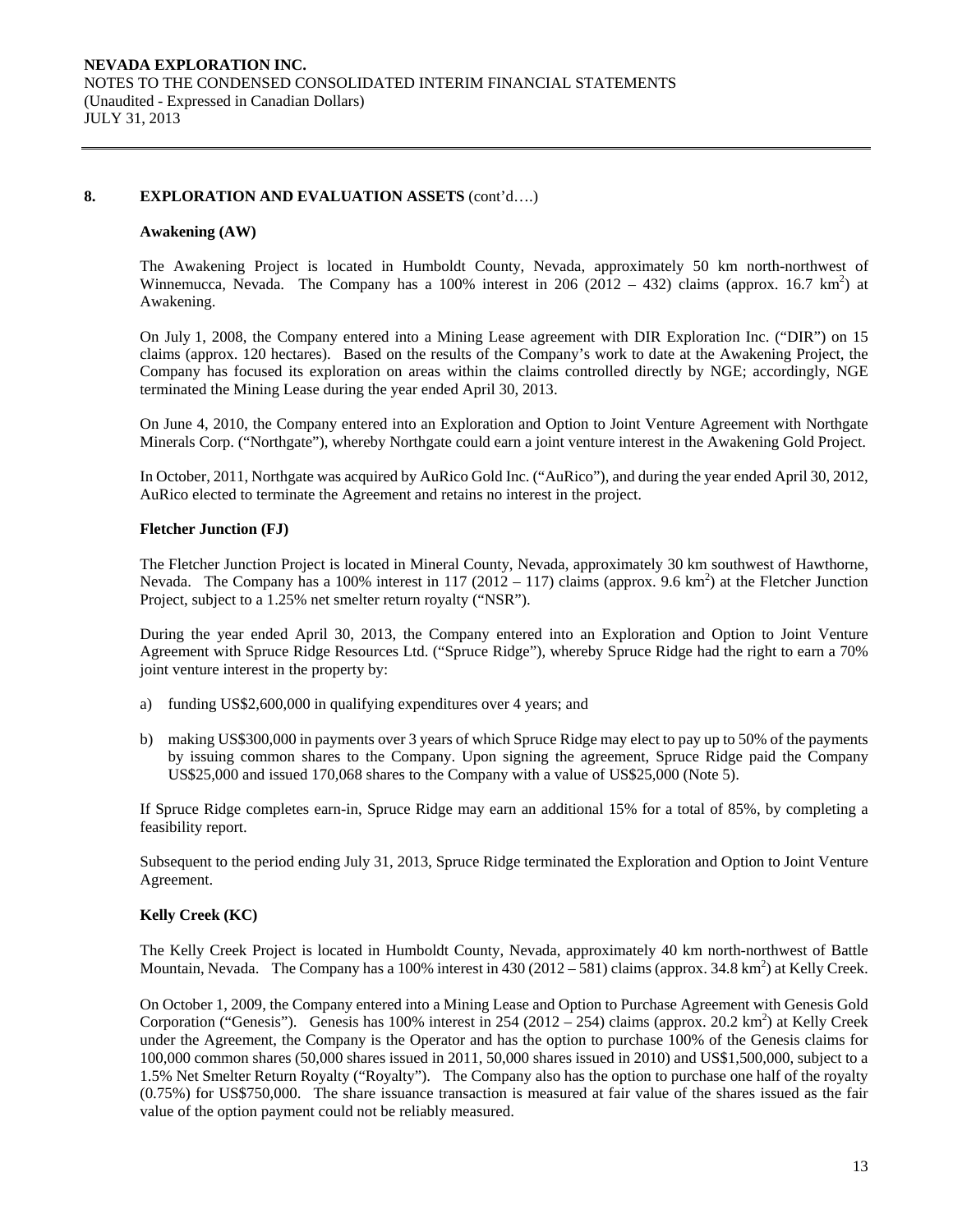## 8. EXPLORATION AND EVALUATION ASSETS  $(cont'd....)$

### **Kelly Creek (KC)** (cont'd…)

The Company shall pay to Genesis advance royalty payments as follows:

| $1st$ anniversary                                 | 5.000  | (paid)               |
|---------------------------------------------------|--------|----------------------|
| $2nd$ anniversary                                 | 10,000 | (paid)               |
| $3rd$ anniversary                                 | 10,000 | (paid) <sup>i)</sup> |
| $4th$ anniversary                                 | 10,000 |                      |
| 5 <sup>th</sup> and each subsequent anniversaries | 50,000 |                      |

i) 50% was paid in cash and another 50% was paid through the issuance of 50,049 shares during the year ended April 30, 2013.

### **Hot Pot (HP)**

On September 16, 2005, the Company entered into a Mining Lease Agreement on 8.8  $km^2$  at the Hot Project located in Humboldt County, Nevada, approximately 30 km northwest of Battle Mountain, Nevada. Under the terms of the agreement, the Company is required to make annual payments of US\$20,000 on each anniversary, and the agreement is subject to a 3% NSR to the property owner. The Company also controls  $6(2012-6)$  claims (approx. 50) hectares) at Hot Pot. All of the Company's mineral interests at Hot Pot are subject to a 1.25% NSR.

On September 16, 2009, the Company entered into an Exploration Agreement with International Enexco Ltd. ("Enexco") whereby Enexco could earn a 51% interest in the Hot Pot Property by drilling 6,000 meters (19,600ft) over three years, with the option to earn an additional 19%, for 70% total, by drilling another 3,000 meters (9,800ft) during the fourth year. During the year ended April 30, 2012, Enexco elected to terminate the agreement and retains no interest in the project.

## **Grass Valley Project**

On February 27, 2012, the Company announced the signing of agreement with McEwen Mining Inc, ("MMI"), a two-year Exploration Agreement to generate new gold projects in a 25,000 hectare (95 sq mi) study area in north central Nevada (referred to as the Area of Interest or "AOI") using the Company's hydrogeochemistry exploration technology.

Under the agreement, the Company is engaged to complete a hydrogeochemistry sampling program across the large AOI to indentify and delineate discrete new target areas in exchange for a service fee. Any projects that MMI acquires within the AOI will be deemed Designated Properties. Upon acquiring a Designated Property, MMI will pay the Company the greater of US\$25,000 or US\$100 per claim, and grant the Company a 30% carried interest in the Designated Property. MMI will be the manager of the Designated Properties, will have sole discretion on the nature and timing of all exploration and development activities at the Designated Properties, and will be solely responsible for payment of all costs incurred in respect of the Designated Properties. If MMI elects to continue to maintain a Designated Property, MMI will pay the Company US\$100,000 per year on the first through fourth anniversaries of acquiring the Designated Property, and then US\$250,000 on each subsequent anniversary. If MMI completes a Production Decision Report on a Designated Property that MMI deems sufficient to base a decision to commence production, the Designated Property will advance under a Joint Venture agreement.

On September 24, 2012, the Company announced that MMI elected to designate a new gold project in Grass Valley, Nevada, as a Designated Property. The Grass Valley Project consists of approximately 59 square kilometres (23 sq mi) of unpatented mining claims and is located along the western side of Grass Valley in central Nevada, approximately 16 kilometres (10 mi) south of Barrick Gold Corp.'s Cortez Hills, the world's largest primary gold producer in 2011. As per the terms of the Exploration Agreement, MMI has granted the Company a 30% carried interest in the property and paid the Company \$72,516 (US\$73,500) which has been recognized as option payments income for the year ended April 30, 2013.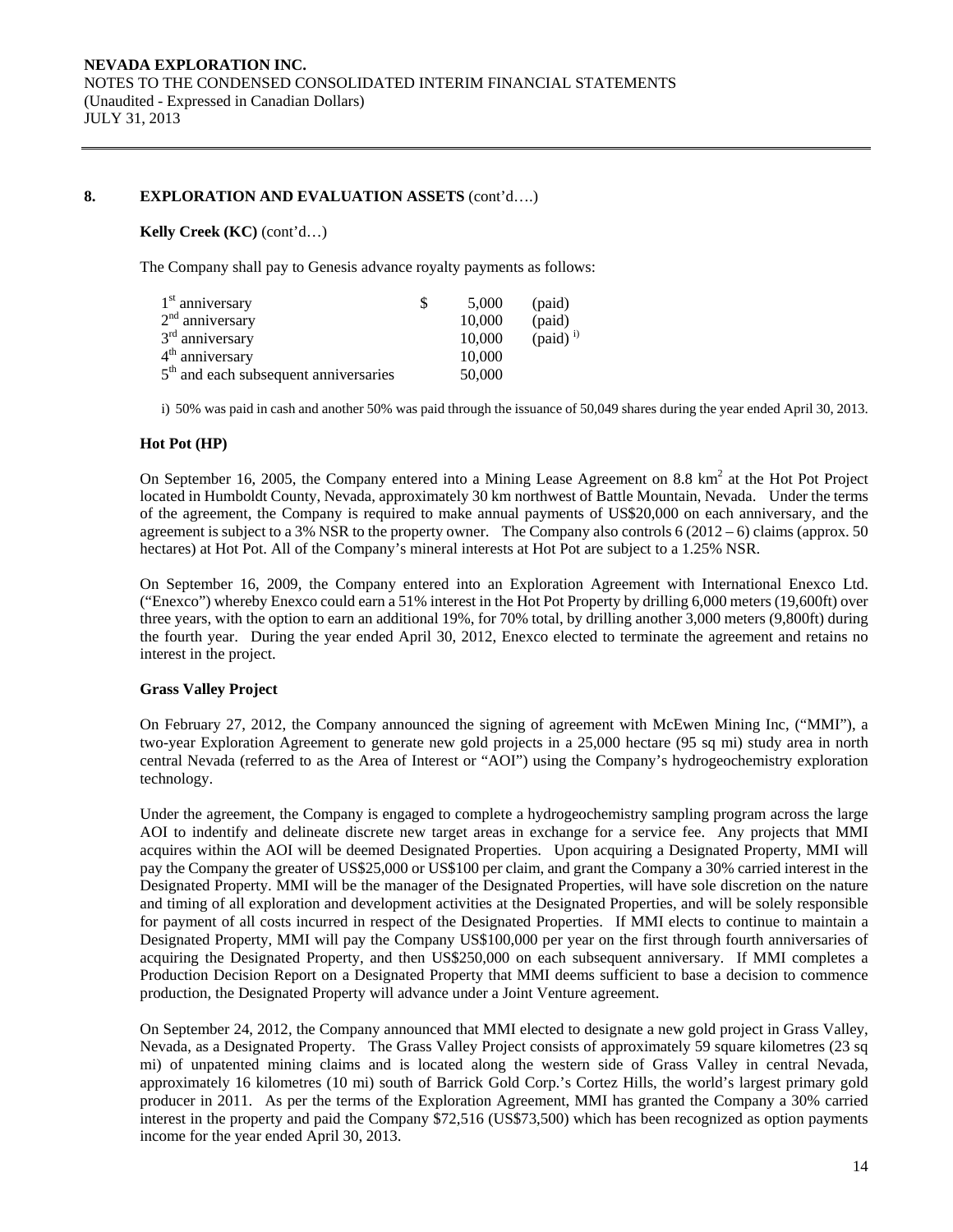#### **8. EXPLORATION AND EVALUATION ASSETS** (cont'd…)

### **Bull Creek (BU)**

The Bull Creek Project is located in Humboldt County, Nevada, approximately 60 km west-northwest of Winnemucca, Nevada. The Company held a 100% interest in 108 (2012 – 264) claims (approx. 8.7 km<sup>2</sup>) at Bull Creek. Subsequent to the period ended July 31, 2013, the Company realigned its land holdings in Nevada and decided to drop its land position in the Bull Creek Project. The Company wrote off all associated costs of \$1,352,613 during the period ended July 31, 2013.

## **Jungo (JU)**

The Jungo Property is located in both Humboldt and Pershing Counties, Nevada, approximately 60 km west of Winnemucca, Nevada. The Company held a 100% interest in  $108 (2012 - 156)$  claims (approx. 8.7 km<sup>2</sup>) at Jungo. Subsequent to the period ended July 31, 2013, the Company realigned its land holdings in Nevada and decided to drop its land position in the Jungo Property. The Company wrote off all associated costs of \$241,891 during the period ended July 31, 2013.

## **Rye Patch (RP)**

The Rye Patch Project is located in Pershing County, Nevada, approximately 30 km northeast of Lovelock, Nevada. The Company held a 100% interest in 41 (2012 – 126) claims (approx. 3.3 km<sup>2</sup>) at Rye Patch, as well as Mining Lease Agreements covering another 70 hectares.

The Mining Lease Agreements expired, and subsequent to the period ended July 31, 2013, the Company dropped its claims at the Rye Patch Project. The Company wrote off all associated costs of \$278,034 during the period ended July 31, 2013.

## **Sand Pass (SP)**

The Sand Pass Project is located in Humboldt County, Nevada, approximately 10 km north of Winnemucca, Nevada. The Company held a 100% interest in 89 (2012 – 145) claims (approx. 16.6 km<sup>2</sup>) at Sand Pass, as well as a Mining Lease Agreement covering another 940 hectares. During the period ending July 31, 2013, the Company terminated the Mining Lease Agreement, and subsequent to the period ended July 31, 2013, the Company dropped all its claims at Sand Pass. The Company wrote off all associated costs of \$448,802 during the period ended July 31, 2013.

#### **Whiskey Flats (WF)**

The Whiskey Flats Project is located in Mineral County, Nevada, approximately 20 km south of Hawthorne, Nevada. The Company held a 100% interest in 99 (2012 – 123) claims  $(8.0 \text{ km}^2)$  at Whiskey Flats. Subsequent to the period ended July 31, 2013, the Company realigned its land holdings in Nevada and decided to drop its land position in the Whiskey Flats Project. The Company wrote off all associated costs of \$311,579 during the period ended July 31, 2013.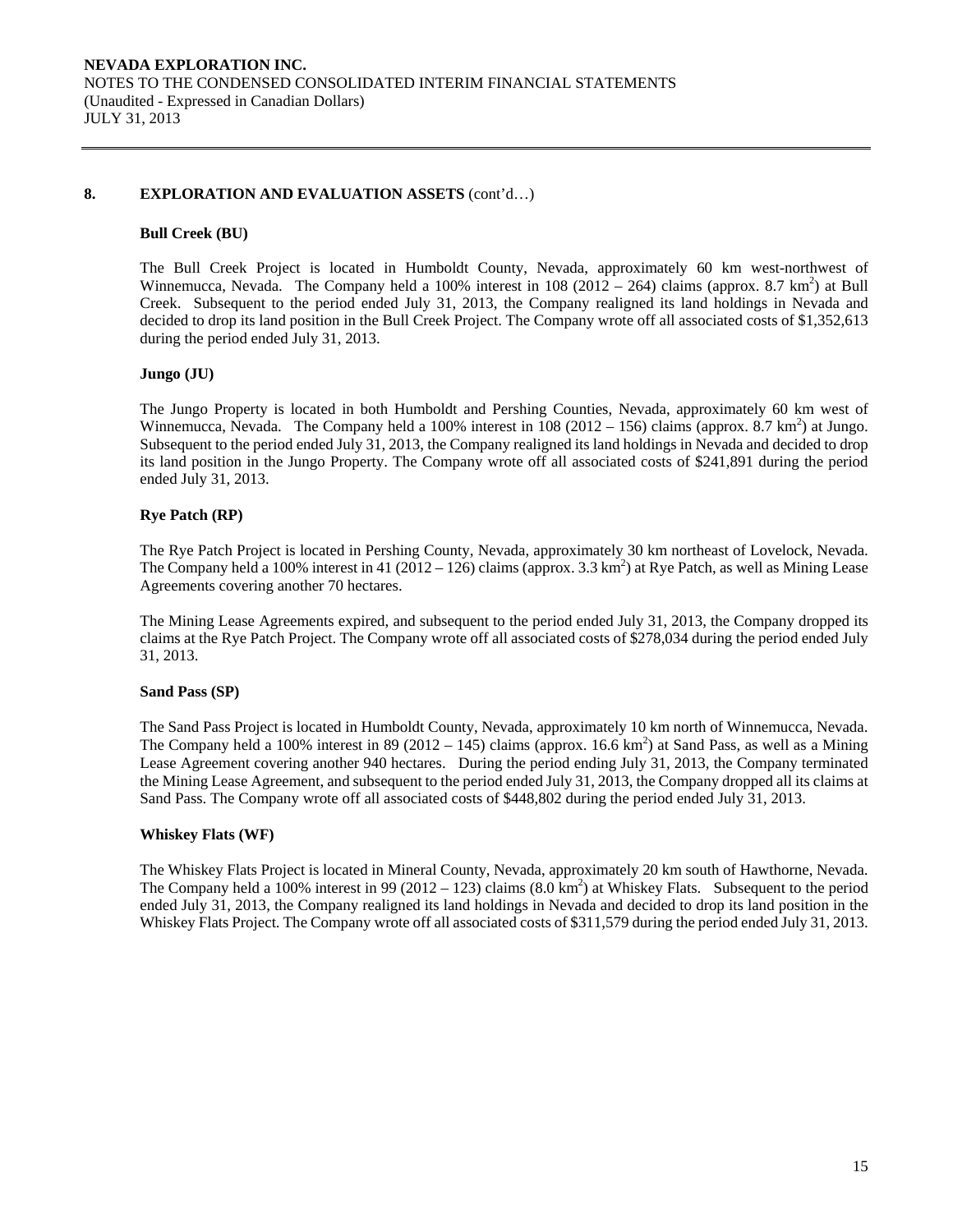## **9. DEPOSITS AND BONDS**

|                                                                              |    | July 31,<br>2013 | April 30,<br>2013 |
|------------------------------------------------------------------------------|----|------------------|-------------------|
| Security deposits <sup>(1)</sup><br>Reclamation bond deposits <sup>(2)</sup> | S  | 11,500<br>84,847 | 11,500<br>83,220  |
|                                                                              | J. | 96.347           | 94,720            |

(1) Security deposits consists of a \$11,500 guaranteed investment certificate ("GIC") maturing on August 3, 2013 and bearing interest at prime less 2%. The GIC is used to secure the credit limit on a credit card.

(2) Reclamation deposits are required by the U.S. Bureau of Land Management ("BLM") and the U.S. Forest Service ("USFS") to ensure that any reclamation and clean-up work required on the Company's properties will be completed to the satisfaction of the BLM and the USFS. The Company did not have any asset retirement obligations as of July 31, 2013 and April 30, 2013.

## **10. ACCOUNTS PAYABLE AND ACCRUED LIABILITIES**

Accounts payable and accrued liabilities for the Company are as follows:

|                                                                                                  |     | July 31,<br>2013                     |    | April 30,<br>2013                   |
|--------------------------------------------------------------------------------------------------|-----|--------------------------------------|----|-------------------------------------|
| Customer prepayments<br>Trade payables<br>Due to related parties (Note 6)<br>Accrued liabilities | \$  | 12,388<br>51,614<br>27,128<br>35,784 | -S | 12,151<br>7,766<br>40,187<br>47,934 |
| Total                                                                                            | \$. | 126.914                              |    | 108,038                             |

## **11. CAPITAL STOCK**

a) Authorized share capital:

As at July 31, 2013, the authorized share capital of the Company was: Unlimited number of common shares without par value; Unlimited number of preferred shares without par value; All issued shares are fully paid.

b) Issued share capital:

During the period ended July 31, 2013, the Company did not have any share activities.

During the period ended July 31, 2012, the Company settled outstanding indebtedness to a vendor of \$20,000 through the issuance of 200,000 common shares of the Company at a deemed price of \$0.10 per common share.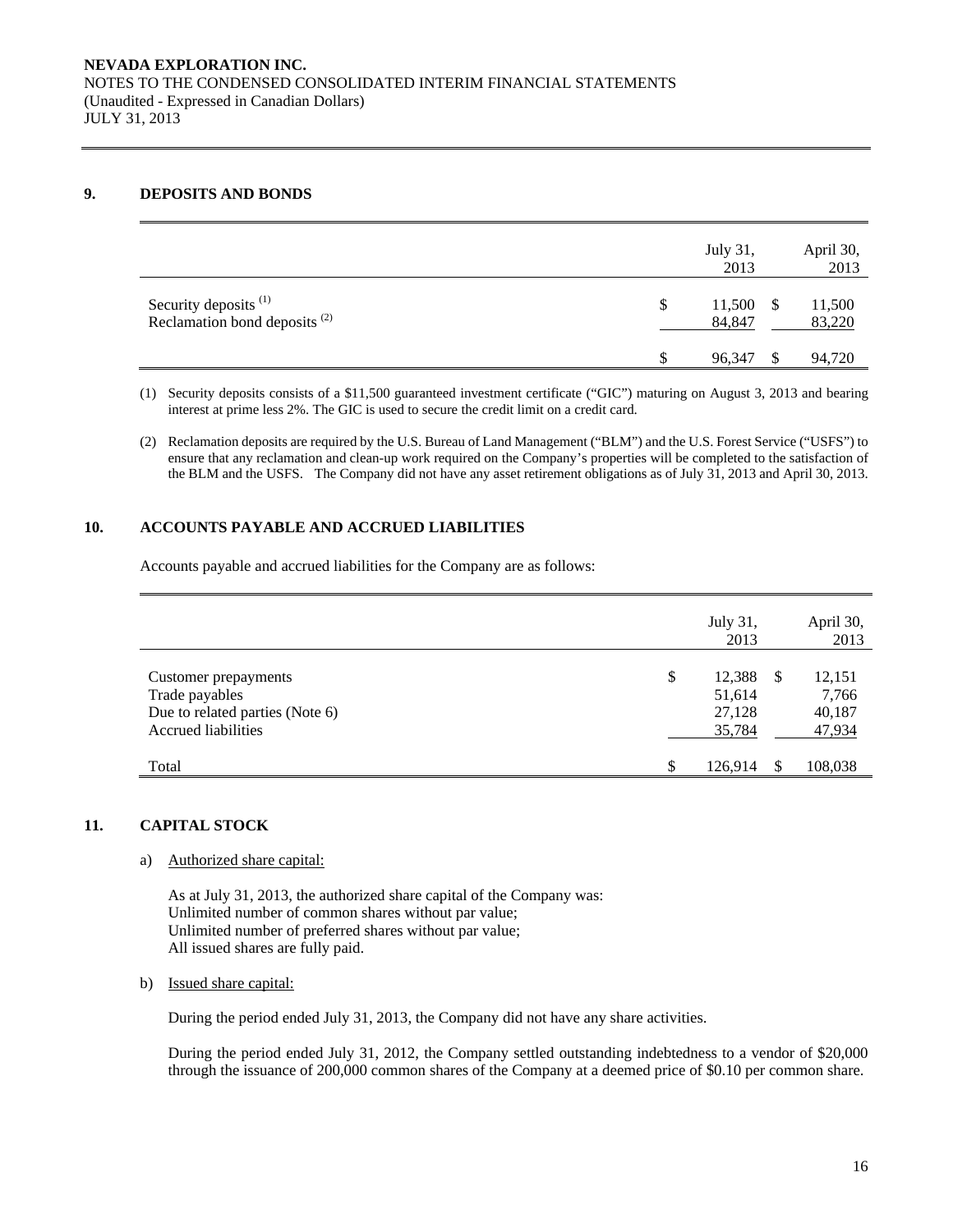#### **12. RESERVES**

#### a) Options

The Company has a stock option plan under which it is authorized to grant options to executive officers and directors, employees and consultants enabling them to acquire up to 10% of the issued and outstanding common stock of the Company. Under the plan, the exercise price of each option equals the market price, minimum price or a discounted price of the Company's stock as calculated on the date of grant. The options can be granted for a maximum term of five years, and generally vest over a 3 year period, or as determined by the Company's directors.

During the period ended July 31, 2013 and 2012, the Company did not grant any stock options.

During the period ended July 31, 2013, the Company recorded share-based payment expense of \$Nil (2012 - \$2,634) for options granted in the prior period which vested during the period.

A continuity of share purchase options for the period ended July 31, 2013 is as follows:

| Expiry date                                            |     | Exercise<br>price |  | April 30,<br>2013 |    | Granted | Expired /<br>Forfeited |            | July 31,<br>2013 | Exercisable |
|--------------------------------------------------------|-----|-------------------|--|-------------------|----|---------|------------------------|------------|------------------|-------------|
|                                                        |     |                   |  |                   |    |         |                        |            |                  |             |
| June 10, 2013                                          | \$. | 0.15              |  | 200,000           |    |         | (200,000)              |            |                  |             |
| September 30, 2014                                     |     | 0.16              |  | 250,000           |    |         |                        |            | 250,000          | 250,000     |
| September 30, 2014                                     |     | 0.10              |  | 900,000           |    |         | ٠                      |            | 900,000          | 900,000     |
| November 17, 2014                                      |     | 0.10              |  | 600,000           |    |         |                        |            | 600,000          | 600,000     |
| December 31, 2015                                      |     | 0.10              |  | 3.100.000         |    |         |                        |            | 3.100.000        | 3.100.000   |
| August 9, 2016                                         |     | 0.10              |  | 2.250,000         |    |         |                        |            | 2,250,000        | 2,250,000   |
| September 25, 2017                                     |     | 0.11              |  | 600,000           |    |         |                        |            | 600,000          | 600,000     |
| December 4, 2017                                       |     | 0.12              |  | 500,000           |    |         |                        |            | 500,000          | 500,000     |
| Total                                                  |     |                   |  | 8,400,000         |    |         | (200,000)              |            | 8,200,000        | 8,200,000   |
| Weighted average exercise price                        |     |                   |  | 0.10              | \$ |         | \$<br>0.15             | S          | 0.10             | \$<br>0.10  |
|                                                        |     |                   |  |                   |    |         |                        |            |                  |             |
| Weighted average remaining life of options outstanding |     |                   |  |                   |    |         |                        | 2.57 years |                  |             |

#### b) Warrants

A continuity of share purchase warrants for the period ended July 31, 2013 is as follows:

| Expiry date                                                               | Exercise<br>price | April 30,<br>2013      |     | Granted                  | Expired                        |   | July 31,<br>2013       |   | Exercisable            |
|---------------------------------------------------------------------------|-------------------|------------------------|-----|--------------------------|--------------------------------|---|------------------------|---|------------------------|
| December 24, 2013 <sup>(i)</sup><br>April 16, 2014 (ii)                   | 0.15<br>0.14      | 5,369,200<br>5,278,000 |     |                          |                                |   | 5,369,200<br>5,278,000 |   | 5,369,200<br>5,278,000 |
| Total                                                                     |                   | 10.647.200             |     |                          |                                |   | 10.647.200             |   | 10,647,200             |
| Weighted average exercise price<br>(i)<br>Includes 369,200 agent warrants |                   | \$<br>0.15             | \$. | $\overline{\phantom{0}}$ | \$<br>$\overline{\phantom{0}}$ | S | 0.15                   | S | 0.15                   |

(ii) includes 728,000 agent warrants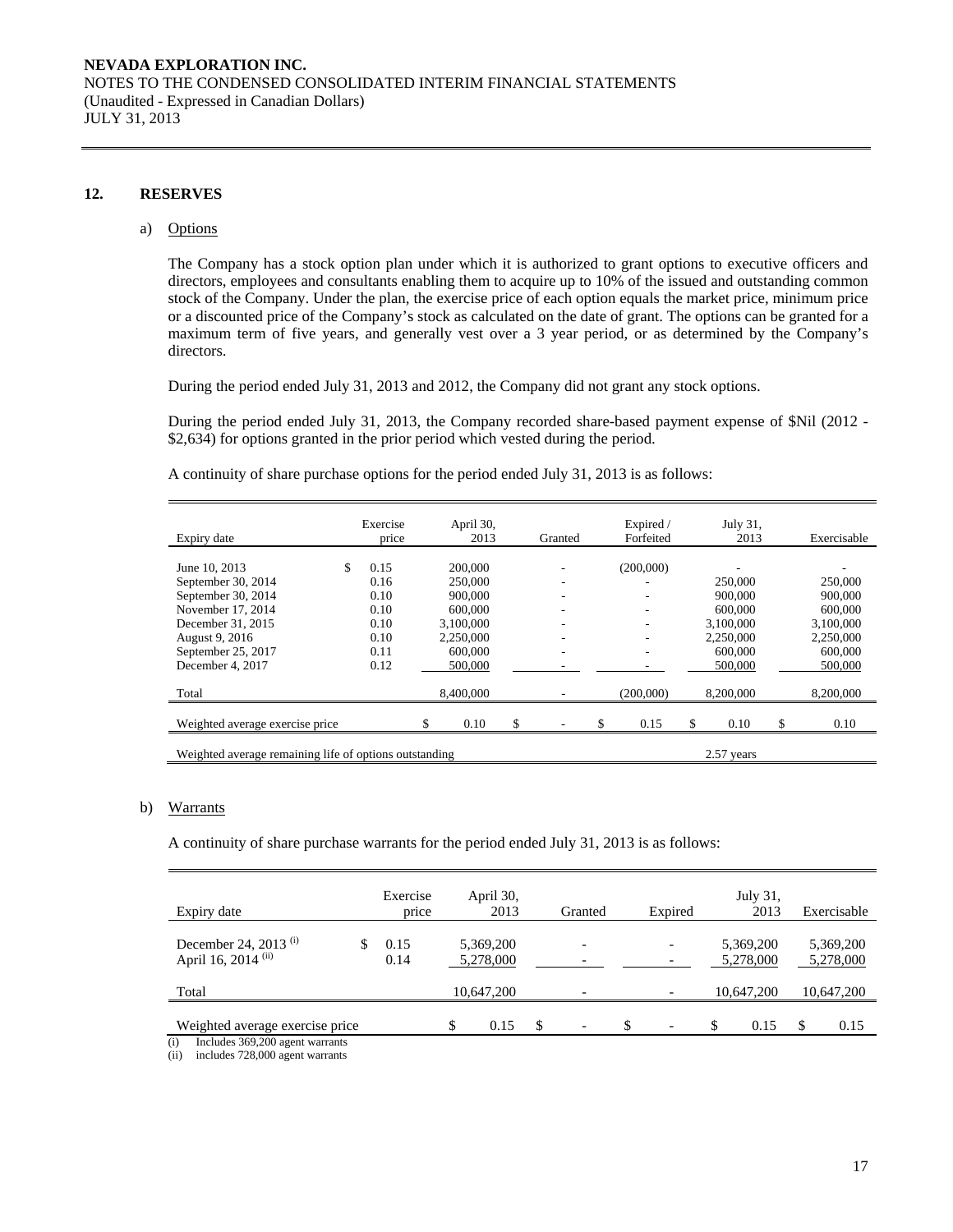### **13. SUPPLEMENTAL DISCLOSURE WITH RESPECT TO CASH FLOWS**

During the period ended July 31, 2013, the Company had the following significant non-cash transaction:

i) incurred equipment costs of \$17,800 included in accounts payable and accrued liabilities.

During the period ended July 31, 2012, the Company had the following significant non-cash transactions:

- i) issued 200,000 shares with a fair value of \$20,000 for debt.
- ii) incurred exploration and evaluation expenditures of \$28,589 included in accounts payable and accrued liabilities.
- iii) incurred equipment costs of \$21,422 included in accounts payable and accrued liabilities.

### **14. COMMITMENTS**

The Company has the following commitments:

- a) The Company has entered into a lease agreement for premises expiring on November 30, 2014. Lease commitments are US\$4,630 per month for the first year, and US\$4,769 per month for the second year.
- b) The Company has various commitments relating to its exploration and evaluation assets as disclosed in Note 8.

## **15. SEGMENTED INFORMATION**

The Company operates in one industry segment, being the acquisition, exploration and development of resource properties. Geographic information is as follows:

|                                             |     | July 31,<br>2013 |               | April 30,<br>2013 |
|---------------------------------------------|-----|------------------|---------------|-------------------|
| Non-current assets:<br><b>United States</b> |     |                  |               |                   |
| Equipment                                   | \$  | 139,332          | $\mathcal{S}$ | 140,655           |
| Exploration and evaluation assets           |     | 3,904,561        |               | 6,407,725         |
| Deposits and bonds                          |     | 84,847           |               | 83,220            |
|                                             | \$. | 4,128,740        | <sup>\$</sup> | 6,631,600         |
|                                             |     |                  |               |                   |
|                                             |     | July 31,<br>2013 |               | July 31,<br>2012  |
| Income:                                     |     |                  |               |                   |
| <b>United States</b>                        |     |                  |               |                   |
| Project management and consulting           | \$  |                  | \$            | 62,442            |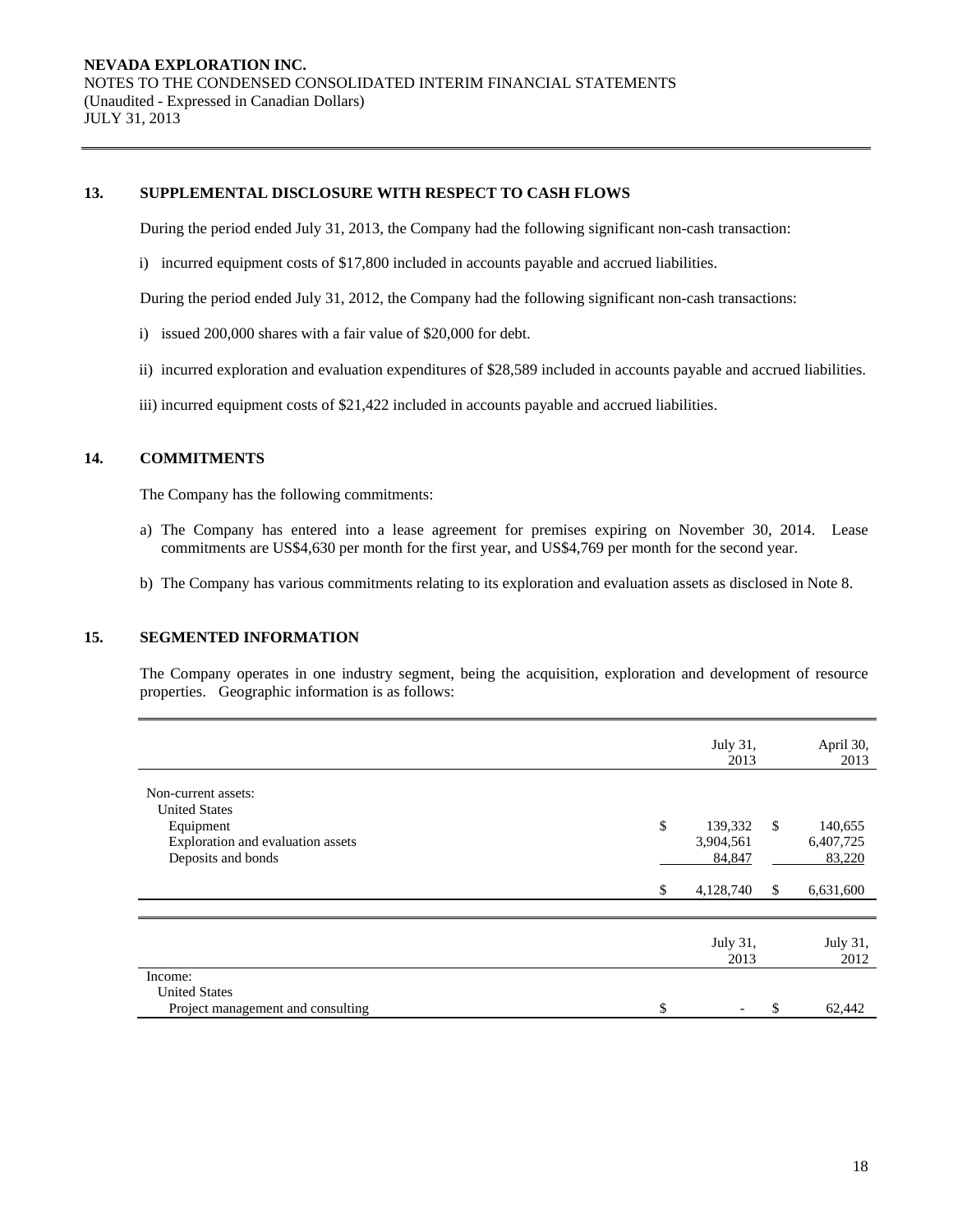## **16. KEY MANAGEMENT COMPENSATION**

Of the \$93,117 in salary expenses, \$74,590 is for key management personnel, defined as those persons having authority and responsibility for planning, directing and controlling activities of the Company, directly or indirectly including any director (whether executive or otherwise) of the Company. The Company's key management personnel include the following: Chief Executive Officer, Chief Operating Officer, and Vice President of Corporate Development.

Remuneration of key management of the Company was as follows:

|                 | Three Months<br>Ended |    | Three Months<br>Ended |
|-----------------|-----------------------|----|-----------------------|
|                 | July 31,<br>2013      |    | July 31,<br>2012      |
| <b>Salaries</b> | 74.590<br>S           | -S | 86,524                |

## **17. CAPITAL AND FINANCIAL RISK MANAGEMENT**

#### **Capital management**

In order to maintain its capital structure, the Company, is dependent on equity funding and when necessary, raises capital through the issuance of equity instruments, primarily comprised of common shares and incentive stock options. In the management of capital, the Company includes the components of equity as well as cash.

The Company prepares annual estimates of exploration expenditures and monitors actual expenditures compared to the estimates to ensure that there is sufficient capital on hand to meet ongoing obligations. The Company's investment policy is to invest any excess cash in highly liquid short-term deposits with terms of one year or less and which can be liquidated after thirty days without interest penalty. The Company currently has insufficient capital to fund its exploration programs and is reliant on completing equity financings to fund further exploration. The Company is not subject to any externally imposed capital requirements.

There were no changes in the Company's approach to capital management during the period ended July 31, 2013.

#### **Fair value**

Financial instruments measured at fair value are classified into one of three levels in the fair value hierarchy according to the relative reliability of the inputs used to estimate the fair values. The three levels of the fair value hierarchy are:

- Level 1 Unadjusted quoted prices in active markets for identical assets or liabilities;
- Level 2 Inputs other than quoted prices that are observable for the asset or liability either directly or indirectly; and
- Level 3 Inputs that are not based on observable market data.

Short term investments are measured at level 1 of the fair value hierarchy. The fair value of short term investments is measured at the market price of the common shares held at the measurement date. The carrying value of cash, accounts receivable (excluding HST receivable), deposits and bonds, and accounts payable and accrued liabilities approximated their fair value because of the short-term nature of these instruments.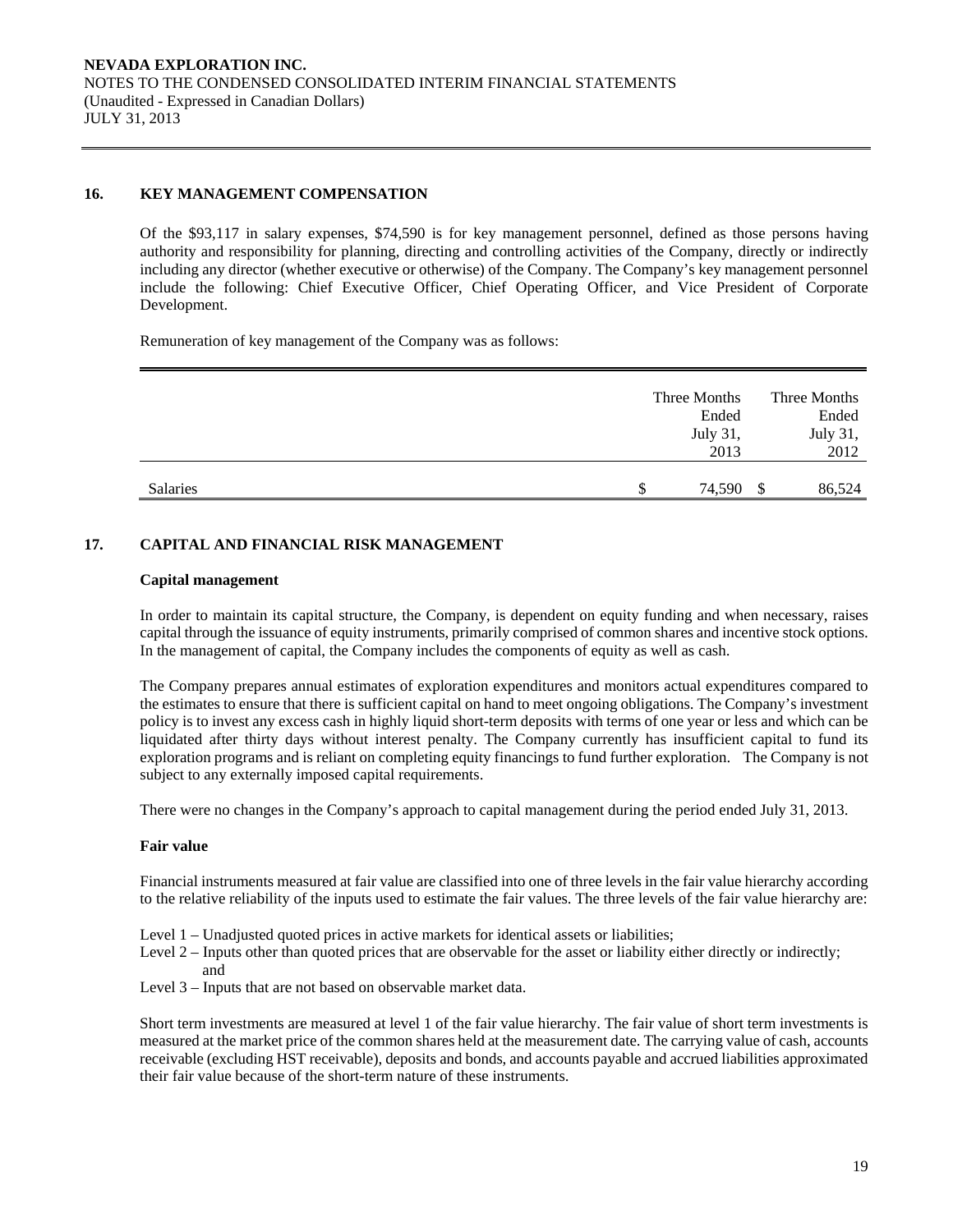## **17. CAPITAL AND FINANCIAL RISK MANAGEMENT**

#### **Financial risk factors**

The Company's risk exposures and the impact on the Company's financial instruments are summarized below:

#### *Credit risk*

 Credit risk is the risk of loss associated with a counterparty's inability to fulfill its payment obligations. The Company's credit risk is primarily attributable to cash and deposits and bonds. Management believes that the credit risk concentration with respect to cash is remote as it maintains accounts with highly-rated financial institutions.

#### *Liquidity risk*

Liquidity risk is the risk that the Company will not be able to meet its financial obligations as they fall due. The Company manages liquidity risk through the management of its capital structure and financial leverage, as outlined in the discussion on capital management. It also manages liquidity risk by continuously monitoring actual and projected cash flows. The Board of Directors reviews and approves the Company's operating and capital budgets, as well as any material transactions out of the normal course of business.

As at July 31, 2013, the Company had a cash balance of \$389,600 (April 30, 2013 - \$591,060) to settle current liabilities of \$126,914 (April 30, 2013 - \$108,038). As a result, at July 31, 2013, the Company is not exposed to liquidity risk.

#### *Market risk*

Market risk is the risk of loss that may arise from changes in market factors such as interest rates, foreign exchange rates and equity prices.

(a) Interest rate risk

 The Company is exposed to interest rate risk to the extent that the cash maintained at the financial institutions is subject to floating rate of interest. The interest rate risks on cash, deposits and bonds and on the Company's obligations are not considered significant.

(b) Foreign currency risk

The Company is exposed to financial risk arising from fluctuations in foreign exchange rates and the degree of volatility of these rates. A significant portion of the Company's expenses is denominated in US dollars. Consequently, certain assets, liabilities and operating expenses are exposed to currency fluctuations. The Company does not use derivative instruments to reduce its exposure to foreign currency risk.

Net assets denominated in foreign currency and the Canadian dollar equivalents at July 31, 2013 are as follows:

|                                                                    |   | <b>CDN</b>                       |    | <b>USD</b>                      |
|--------------------------------------------------------------------|---|----------------------------------|----|---------------------------------|
| Current assets<br>Non-current assets<br><b>Current liabilities</b> | S | 65,422<br>4,128,740<br>(70, 870) | \$ | 63,690<br>4,019,412<br>(68,993) |
|                                                                    | S | 4,123,292                        | S  | 4,014,109                       |